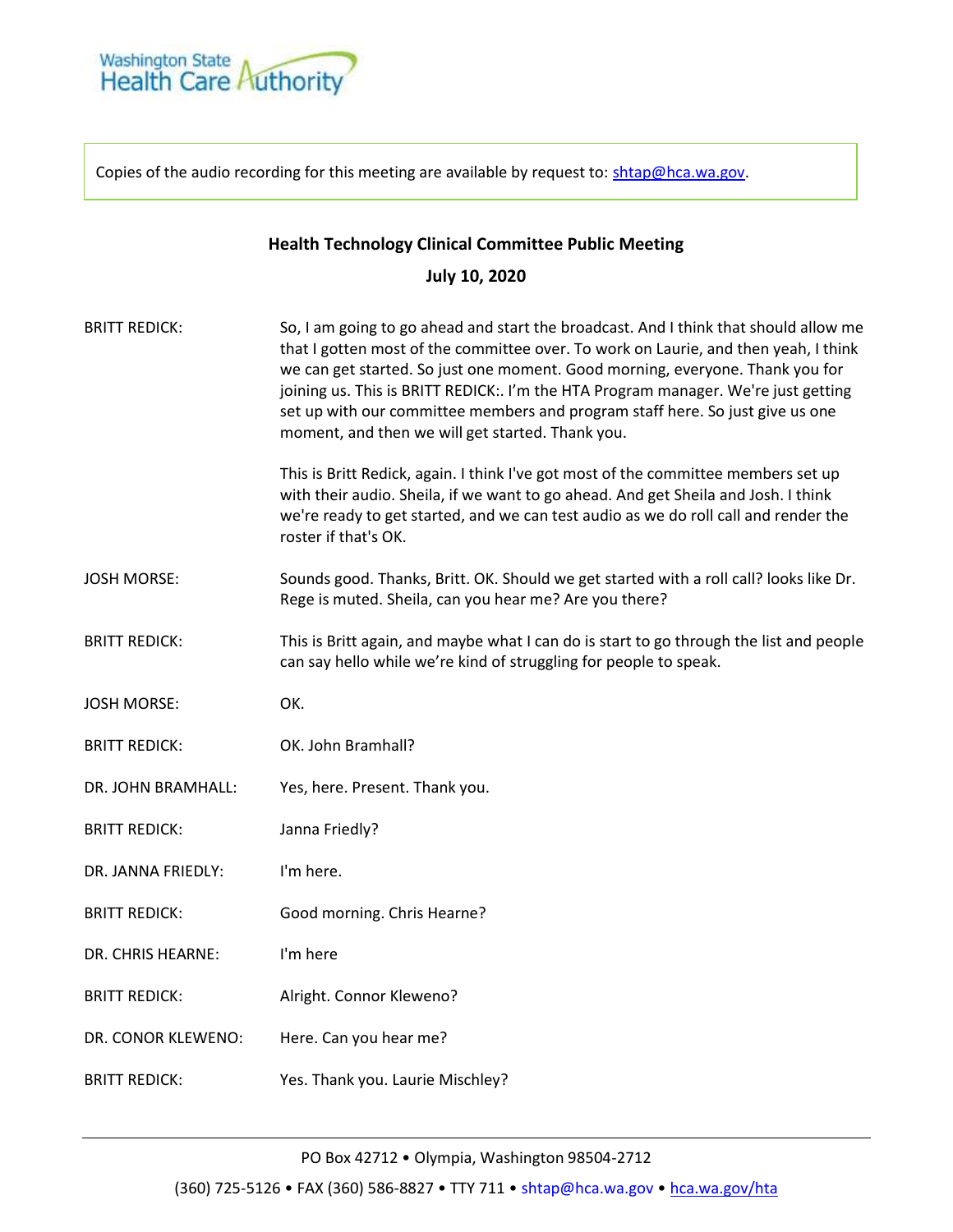Laurie, I see you're unmuted. OK. Got a moment. Sheila Rege, were you able to… OK. We'll just keep going down the list and I'll go back. Seth Schwartz?

- DR. SETH SCHWARTZ: Yep. I'm here.
- BRITT REDICK: Great. Mika Sinanan? Looks like you're muted.
- DR. MIKA SINANAN: OK. Can you hear me now?
- BRITT REDICK: I can. Yes. Excellent. Thank you. Kevin Walsh?
- DR. KEVIN WALSH: Here.
- BRITT REDICK: And Tony Yen? Good morning.
- DR. TONY YEN: Here.
- BRITT REDICK: Good morning. OK. So, I just need to troubleshoot Laurie and Sheila. Just one moment. Sheila, are you available now?
- DR. SHEILA REGE: I believe so. Sheila Rege.
- BRITT REDICK: Yes, I believe. Excellent. Thank you. And Laurie, are you able to speak? I will maybe troubleshoot on the side with Laurie if you want to get started, if that's OK?
- DR. SHEILA REGE: Yes.
- JOSH MORSE: Looks like Laurie is going to call in.
- DR. SHEILA REGE: Welcome everybody. And today should be relatively short. So I really appreciate you giving up your morning for this. We're going to first start with the program updates from Josh.

JOSH MORSE: Thank you. Good morning, everyone. This is Josh Morse the program director for the HTA program.

> I've just a couple housekeeping notes. This morning in our presentation as most of you know it's a good idea to keep your bandwidth use down and have your other windows closed. Please make sure that you're unmuted when you're trying to speak. Hopefully you're familiar with the webinar controls, but here is a quick preview of some of the options that you have. Sounds like everybody has just about figured out the audio this morning.

> So today's agenda is a wrap up look at the draft determinations and the comments that have come in on the tinnitus decision for non-invasive non pharmacologic treatments. Comments received on the Vagal nerve stimulation for epilepsy and depression. And any comments that were received in the stem cell therapy from musculoskeletal conditions. We'll go through each of these along with the minutes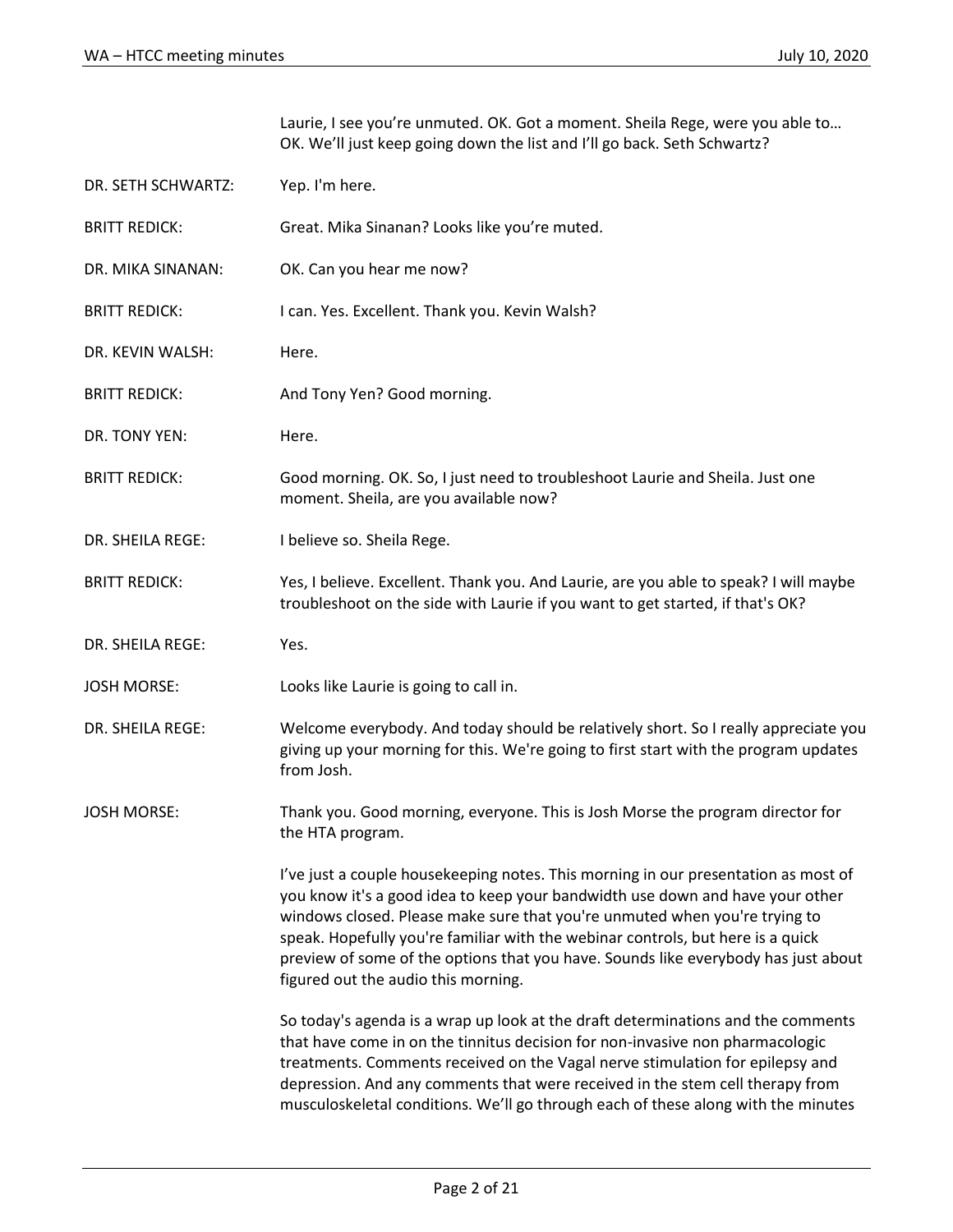from the June meeting. And we'll do it just a quick update when we get through that about what comes next after today's meeting.

So some reminders for everybody. This meeting is being recorded. A transcript will be made available on our website a few weeks after the meeting. When participating in any discussions please remember to state your name, and of course use your microphone. And to provide public comment during today's meeting. We don't have public comment today for this wrap up meeting of these topics, but in the future if you're interested in commenting on topics our contact information is here on our website. You can see how to sign up to receive email updates from the program, and you can use this program email address to email any questions to our program. And those are the updates. Dr. Rege, so I'll turn it back to you.

- DR. SHEILA REGE: Thank you, Josh. If we will open up the previous June meeting minutes. And if you will kindly project that for us. Thank you. That was June 12th. And if we could look through it, and I will entertain a motion to accept.
- JANNA FRIEDLY: So moved. This is Janna.
- DR. SHEILA REGE: Thank you, Janna. Any second?
- MULTIPLE UNIDENTIFIED: Second.
- DR. SHEILA REGE: Any discussion? Otherwise all in favor of say "aye".
- EVERYONE: Aye.
- DR. SHEILA REGE: Anybody opposed? Anybody abstain? OK.

Our next item of business is the tinnitus non-invasive non-pharmacological treatments. If you are on the PDF just as background look at page nine which has what we've done so far on this and public comments were being accepted till June 2nd. And Josh, will you lead us into…

- JOSH MORSE: Yes.
- DR. SHEILA REGE: The comment part.
- JOSH MORSE: Yes. We received one comment from an agency colleague at the Department of Labor and Industries, Ian Zhao who reviewed the decision and Ian emailed a recommendation outside the comment period. But we do consider comments outside the comment period. This came in a couple of weeks ago. So Ian has recommended adding some definitions to your decision, and his email is in the packet.
- DR. JOHN BRAMHALL: Josh, is there any way to zoom that in? It's quite small font for my old eyes.
- JOSH MORSE: Yes, I can. Of course, thank you. Is that better?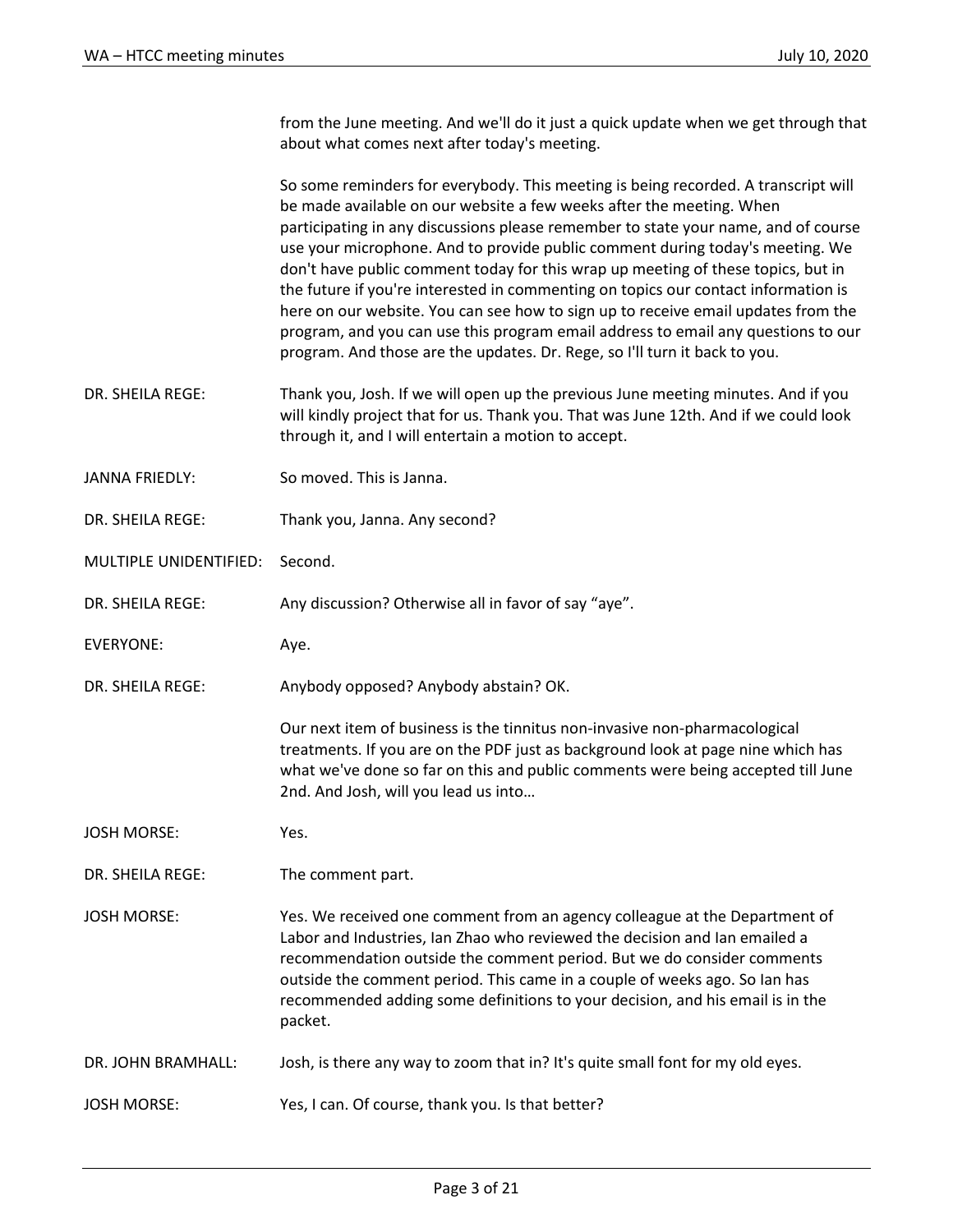| DR. JOHN BRAMHALL:  | Yes. Great. Thank you.                                                                                                                                                                                               |
|---------------------|----------------------------------------------------------------------------------------------------------------------------------------------------------------------------------------------------------------------|
| <b>JOSH MORSE:</b>  | And we did prepare a draft that shows what this would look like in the decision if<br>you'd like to see that as well.                                                                                                |
| DR. MIKA SINANAN:   | Mika Sinanan. I didn't see this changed the decision. It just added more precision to<br>the definition, and as was commented by Dr. Zhao it allows us to use the<br>appropriate terms of art in the recommendation. |
| DR. JOHN BRAMHALL:  | Yeah, I agree, Mika.                                                                                                                                                                                                 |
| DR. SHEILA REGE:    | Josh, can we see how it would look with the language of this recommendation and<br>you will make that bigger for all our eyes.                                                                                       |
| <b>JOSH MORSE:</b>  | Yes. So this is what I'm taking Dr. Zhao's comments and putting them into decision<br>would look like. And then the definitions fall down below. Is that big enough?                                                 |
| DR. SHEILA REGE:    | Yes.                                                                                                                                                                                                                 |
| DR. MIKA SINANAN:   | I would move to                                                                                                                                                                                                      |
| DR. SHEILA REGE:    | Open for discussion. Thank you, Mika. Any second?                                                                                                                                                                    |
| DR. LAURIE MISCHLEY | This is Laurie. I second.                                                                                                                                                                                            |
| DR. SHEILA REGE:    | Is there any discussion on this?                                                                                                                                                                                     |
| DR. TONY YEN:       | This is Tony. Do we (interrupted)                                                                                                                                                                                    |
| DR. SETH SCHWARZ:   | This is Seth. To be clear, are we just talking about this addition or we talking about<br>the entire thing right now?                                                                                                |
| DR. SHEILA REGE:    | Let's go first just to this addition.                                                                                                                                                                                |
| DR. TONY YEN:       | OK, then I have no discussion. I approve of it.                                                                                                                                                                      |
| DR. SHEILA REGE:    | So let discuss, let's vote. And the motion is to approve this additional clarification<br>language.                                                                                                                  |
|                     | Everybody, I'm going to have to go through the list. Well let's do this. Everybody in<br>favor, and then we'll go through. Josh, do you want me to go individually for this?                                         |
| <b>JOSH MORSE:</b>  | You're doing the first vote on whether to accept the change before you do the final<br>vote?                                                                                                                         |
| DR. SHEILA REGE:    | Correct.                                                                                                                                                                                                             |
| <b>JOSH MORSE:</b>  | I'm comfortable with not doing it individually for that first vote.                                                                                                                                                  |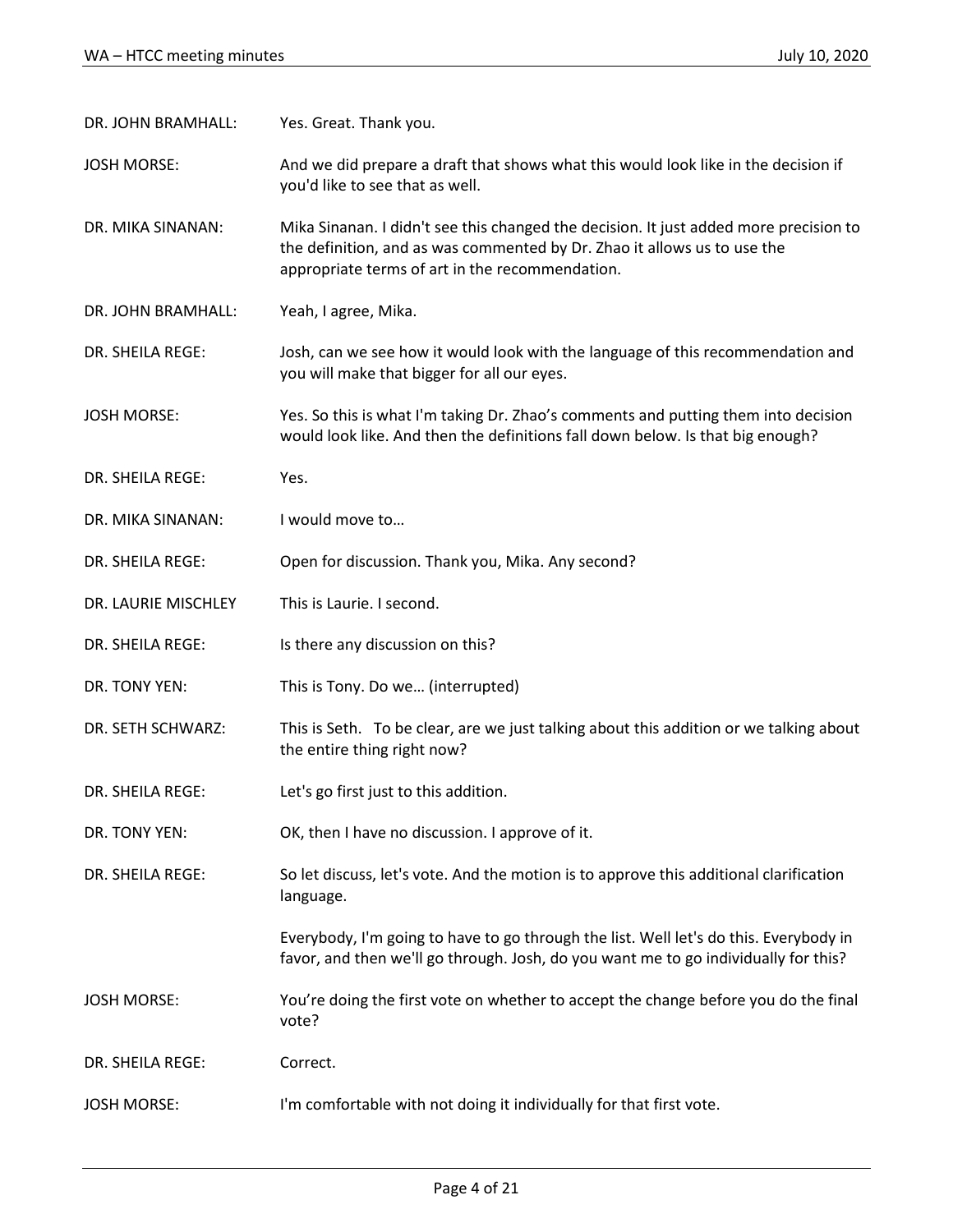| DR. SHEILA REGE:   | OK.                                                                                                                                                                                                                                                                           |
|--------------------|-------------------------------------------------------------------------------------------------------------------------------------------------------------------------------------------------------------------------------------------------------------------------------|
| <b>JOSH MORSE:</b> | Did Dr. Yen have a comment? I heard him                                                                                                                                                                                                                                       |
| DR. TONY YEN:      | Yes. Sheila, I'm curious. Do we actually need to have these additional definitions, or<br>is it just does it help the agency in any way? I'm curious.                                                                                                                         |
| DR. SHEILA REGE:   | I'm hearing it helps the agency avoid questions is what I got from that the other the<br>initial email or the document we reviewed. And I'll have Josh or anybody at the<br>agency is available to comment on your question.                                                  |
| <b>JOSH MORSE:</b> | I think that specify Are you asking about this piece down here, Dr. Yen, Tony?                                                                                                                                                                                                |
| DR. TONY YEN:      | The definitions that Dr. Zhao suggested up there.                                                                                                                                                                                                                             |
| <b>JOSH MORSE:</b> | Yeah, I think the agency is suggesting that having the clarity of what the terms apply<br>to is very helpful when they're adjudicating decisions around these, rather than<br>have to go and look them up.                                                                    |
| DR. TONY YEN:      | OK. I got it. Thank you.                                                                                                                                                                                                                                                      |
| <b>JOSH MORSE:</b> | It's easier for the providers and it's easier for the people working on the claims.                                                                                                                                                                                           |
| DR. TONY YEN:      | Alright.                                                                                                                                                                                                                                                                      |
| LAURIE MISCHLEY:   | This is Laurie. The only comment that I'll make is I don't really love calling out<br>Neuromonics, the company in particular, in the definition. I'd rather be a little more<br>generic than company specific, but that's not a tremendously important to me.                 |
| DR. TONY YEN:      | I agree with that.                                                                                                                                                                                                                                                            |
| DR. JOHN BRAMHALL  | Yes, I do as well. Because I found the term a little confusing Neuromonics. It's a<br>registered trademark, correct?                                                                                                                                                          |
| DR. SHEILA REGE:   | Right. It is patented.                                                                                                                                                                                                                                                        |
| DR. JOHN BRAMHALL  | Yeah. But hey, I would support whatever is helpful for the agency to clarify. I think I<br>can get specific questions about a particular device, a particular treatment that<br>happens to be patented. I think they want to be able to answer the questions<br>definitively. |
| UNIDENTIFIED:      | I tend to agree that we should avoid making reference to specific companies'<br>product and the incidence.                                                                                                                                                                    |
| DR. SHEILA REGE:   | Should we say "Neuromonics" or similar? I mean, it's kind of like overnight delivery<br>is FedEx. Even if you use U.P.S, in my mind.                                                                                                                                          |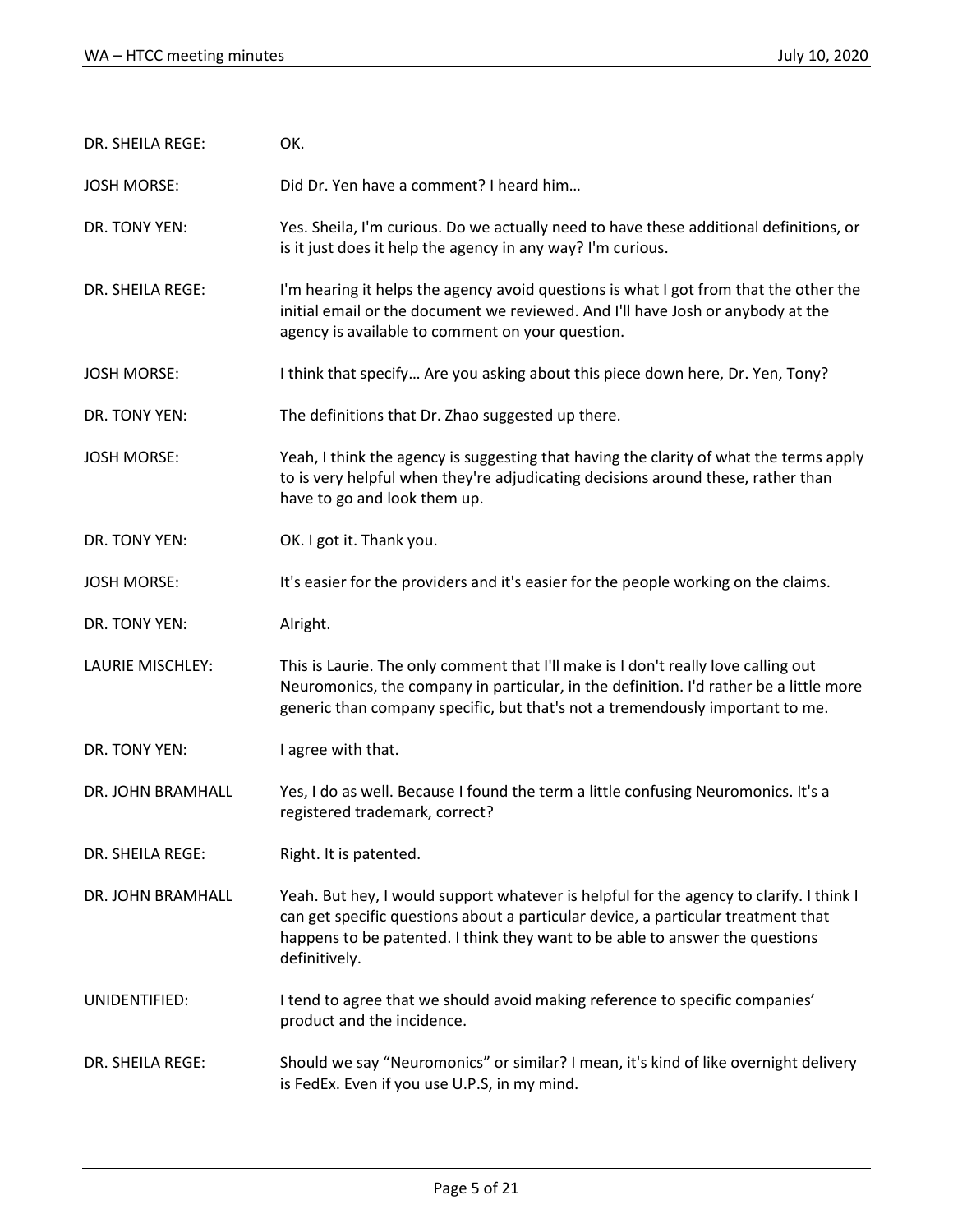| DR. LAURIE MISCHLEY | I think we could just remove the phrase Neuromonics tinnitus treatment, and not<br>change the meaning or the clarity of the definition, I mean.                                                                                                                                                                                                                                                                                                                                                                             |
|---------------------|-----------------------------------------------------------------------------------------------------------------------------------------------------------------------------------------------------------------------------------------------------------------------------------------------------------------------------------------------------------------------------------------------------------------------------------------------------------------------------------------------------------------------------|
| DR. SHEILA REGE:    | Is anyone from the agency here is that going to make your call volume or confusion<br>greater? Is that what you're seeing?                                                                                                                                                                                                                                                                                                                                                                                                  |
| <b>JOSH MORSE:</b>  | The representatives from the Department of Labor and Industries can't be here<br>today to comment on this. Their agency is completely furloughed on Fridays this<br>month. So we're not going to have input from them today. But what I'm hearing you<br>is suggesting is deleting it from here. And would you be comfortable also deleting it<br>from this definition?                                                                                                                                                     |
| DR. SHEILA REGE:    | Yeah.                                                                                                                                                                                                                                                                                                                                                                                                                                                                                                                       |
| <b>JOSH MORSE:</b>  | OK.                                                                                                                                                                                                                                                                                                                                                                                                                                                                                                                         |
| DR. EMILY TRANSUE:  | This is Emily. I just thought. Just would it be OK to have it kind of been a parenthesis<br>or something saying, for example. I understand not wanting to have it be in the<br>definition, but I suspect that, and I did call this out because this name comes up a<br>lot. So just wondering if that would be a compromise that would feel comfortable to<br>people?                                                                                                                                                       |
| DR. SHEILA REGE:    | Yeah, I understand our reluctance to call out a patented and or company specific<br>term, but I do want to help avoid confusion between people that, you know,<br>physicians and other healthcare providers that are going to use this. So I would like<br>some compromise to let everybody know that this was the intent was not to cover<br>treatments such as that. So I'm looking to committee members for help.                                                                                                        |
| DR. JUDY ZERZAN:    | This is Judy Zerzan. I was on mute. I don't know if anyone could see my chat. But I<br>was the clinical expert that reviewed this, and I understand not wanting to use the<br>industry trademark name, but I will say that that was what was in the review. And<br>we specifically, the technology reviewers looked at that. And so I like Emily thought<br>about saying it may be an example which is maybe what's in here. But I do think that<br>the specific kind of therapy was particularly called out in the review. |
| DR. SHEILA REGE:    | So Judy if we put it in this page saying these included Can you unaccept what we<br>deleted?                                                                                                                                                                                                                                                                                                                                                                                                                                |
| <b>JOSH MORSE:</b>  | I can. Yes.                                                                                                                                                                                                                                                                                                                                                                                                                                                                                                                 |
| <b>JUDY ZERZAN:</b> | So up here it is, you know, this includes, but is not limited to. Because I think there's<br>not evidence that these are helpful for tinnitus. And so I think it could either be as<br>an example, you know, that could be down here. But it was included in the review.<br>So I think that's helpful.                                                                                                                                                                                                                      |
| DR. SHEILA REGE:    | Anybody, I share the group's, our committee's reluctance to use patented terms.<br>But it was included in the review, and the agency feels that it will help avoid                                                                                                                                                                                                                                                                                                                                                          |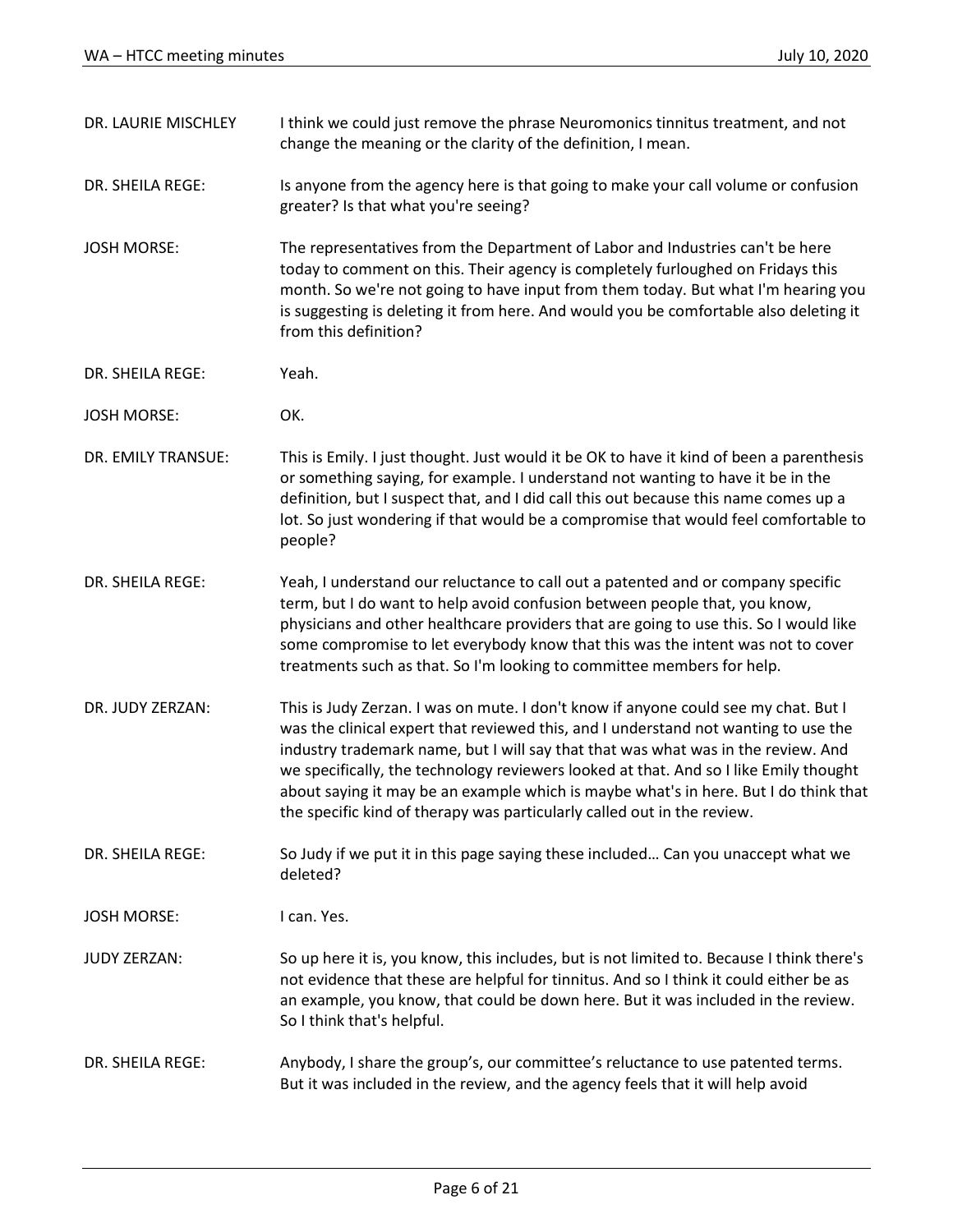confusion. Based on that input anybody here have large heartaches about keeping it on the first page? DR. LAURIE MISCHLEY No. DR. MIKA SINANAN I think it's fine. Mika Sinanan. DR. SHEILA REGE: Yeah, let's divide the question, and I'm going to actually go through one by one, and I'm going in the middle. So Laurie, warning you're going to be first. If yes or just a straw vote. DR. LAURIE MISCHLEY Yes. DR. SHEILA REGE: Yeah. If you have great heartaches and no. DR. LAURIE MISCHLEY This is Laurie. I have no heartache leaving it. DR. SHEILA REGE: Conor? DR. CONOR KLEWENO: No heartaches. Sorry, I was muted there for a second. DR. SHEILA REGE: Chris? DR. CHRIS HEARNE: No. That should be OK. DR. SHEILA REGE: Janna? DR. JANNA FRIEDLY: That's fine with me. DR. SHEILA REGE: John? DR. JOHN BRAMHALL Yes. I'm fine with that. Thank you. DR. SHEILA REGE: Sheila. I'm fine. Seth. SETH SCHWARTZ: Yes, I'm fine with it. DR. SHEILA REGE: Mika? DR. MIKA SINANAN Yep. Fine with me. DR. SHEILA REGE: Kevin? KEVIN WALSH: Yes. DR. SHEILA REGE: Tony?

DR. TONY YEN: I'm fine.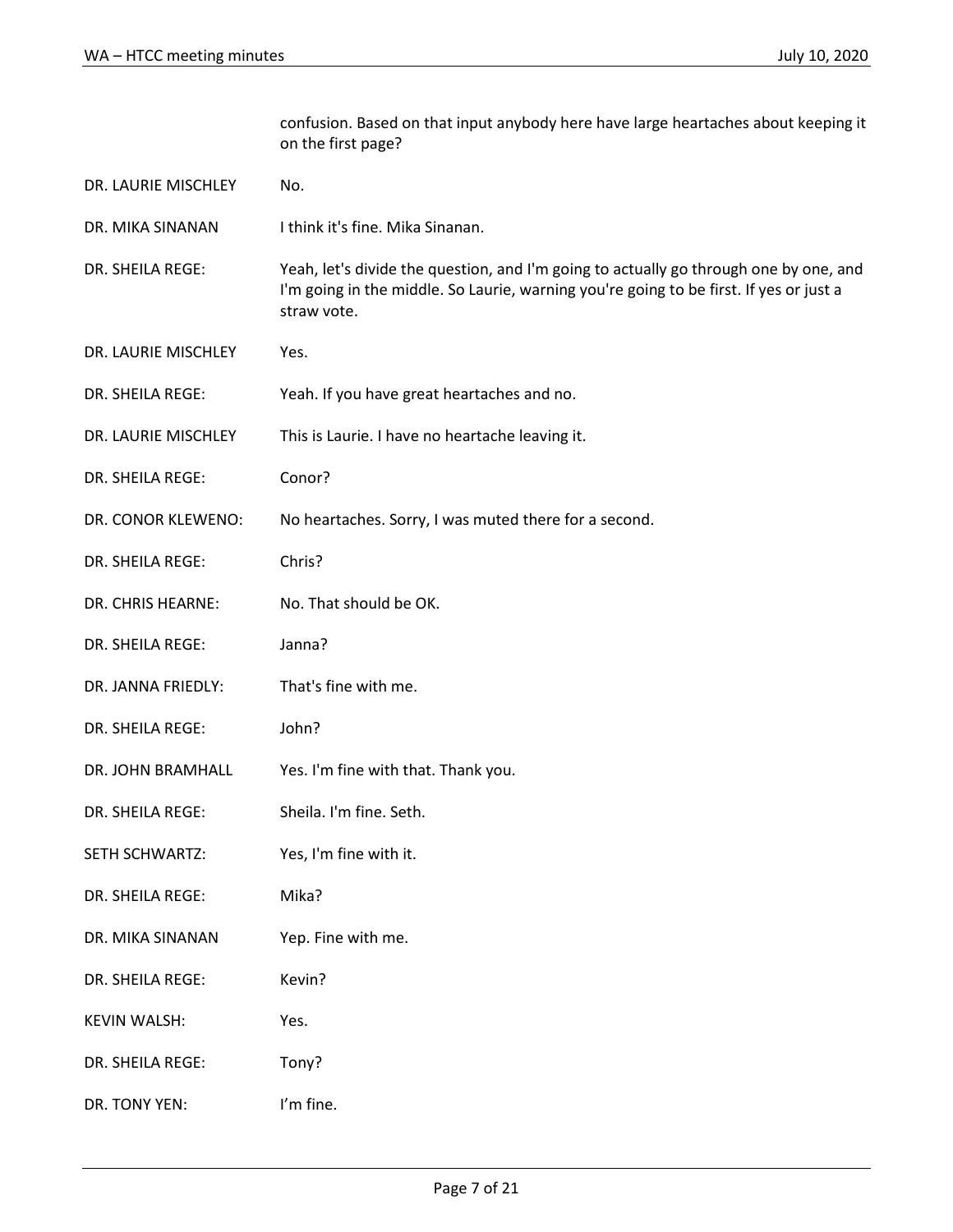| DR. SHEILA REGE:   | So, I'm going to assume if we're fine with keeping it there. We're fine with keeping it<br>on the next page. And now we're going to go for a discussion. Anybody can call for a<br>vote of just this addition.                                                                                                                                                                                    |
|--------------------|---------------------------------------------------------------------------------------------------------------------------------------------------------------------------------------------------------------------------------------------------------------------------------------------------------------------------------------------------------------------------------------------------|
| DR. MIKA SINANAN   | Mika Sinanan, Call for a vote                                                                                                                                                                                                                                                                                                                                                                     |
| DR. SHEILA REGE:   | OK.                                                                                                                                                                                                                                                                                                                                                                                               |
| <b>JOSH MORSE:</b> | Alright. So, it'll be the original document as we showed it to you where it said<br>Neuromonics in the definition.                                                                                                                                                                                                                                                                                |
| DR. SHEILA REGE:   | Correct.                                                                                                                                                                                                                                                                                                                                                                                          |
| <b>JOSH MORSE:</b> | OK. Thank you.                                                                                                                                                                                                                                                                                                                                                                                    |
| DR. SHEILA REGE:   | I'm just going to switch it out on the vote just on this addition. We're going to start<br>with Seth.                                                                                                                                                                                                                                                                                             |
| UNIDENTIFIED:      | This is just before we go, can I just make one point. This is unrelated, but just with<br>the actually the way this is the statement itself is written. I just was wondering if<br>there should be a comma in the actual statement. Can you show us the actual<br>statement? Let's see. Oh, the comma is in there. It's interesting. It wasn't in my<br>original OK, forget it. Scratch my point. |
| DR. SHEILA REGE:   | Any other (INAUDIBLE)? OK, Seth. You're back for a vote. Yes or no?                                                                                                                                                                                                                                                                                                                               |
| SETH SCHWARTZ:     | "Yes".                                                                                                                                                                                                                                                                                                                                                                                            |
| DR. SHEILA REGE:   | Mika?                                                                                                                                                                                                                                                                                                                                                                                             |
| DR. MIKA SINANAN:  | Sorry, I'm confused. Are we voting for the language before us, or the language that<br>we just wordsmithed?                                                                                                                                                                                                                                                                                       |
| DR. SHEILA REGE:   | The language that's before you.                                                                                                                                                                                                                                                                                                                                                                   |
| DR. MIKA SINANAN   | OK and scroll down again.                                                                                                                                                                                                                                                                                                                                                                         |
| <b>JOSH MORSE:</b> | Right. There's one deletion I need to undo which would put it back to the original.<br>See if I can get there.                                                                                                                                                                                                                                                                                    |
| DR. MIKA SINANAN   | OK. Well with that up Yeah. OK. Yes, I support that.                                                                                                                                                                                                                                                                                                                                              |
| DR. SHEILA REGE:   | So it's back to the original that we were presented with?                                                                                                                                                                                                                                                                                                                                         |
| <b>JOSH MORSE:</b> | Yes. As it was submitted.                                                                                                                                                                                                                                                                                                                                                                         |
| DR. SHEILA REGE:   | Thank you, Mika, for pointing that out.                                                                                                                                                                                                                                                                                                                                                           |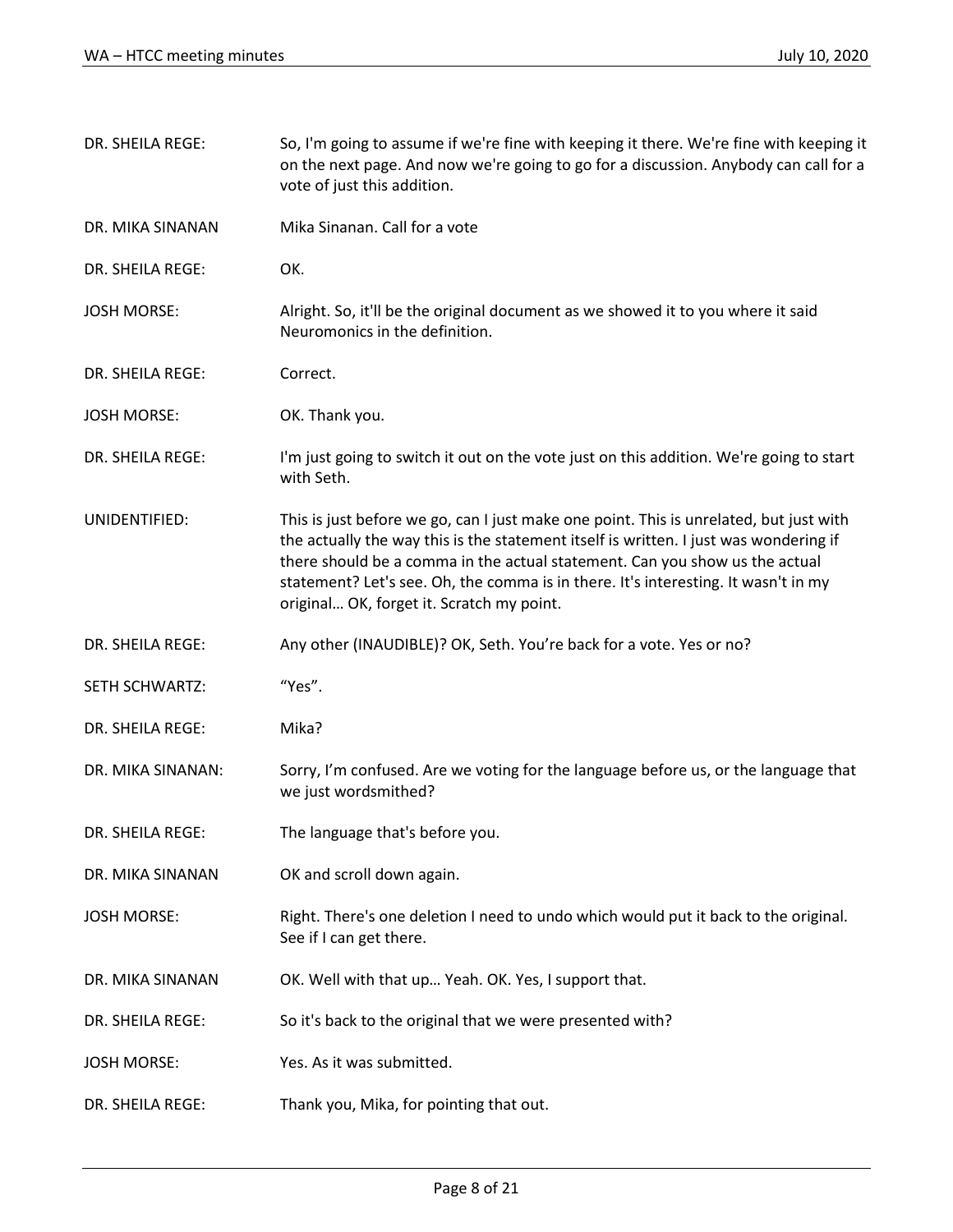| <b>JOSH MORSE:</b>   | I was afraid to go back in and do all that for fear the ticks would go away. So it<br>worked out.                                                                                                                                                                                                                                                                                                                                         |
|----------------------|-------------------------------------------------------------------------------------------------------------------------------------------------------------------------------------------------------------------------------------------------------------------------------------------------------------------------------------------------------------------------------------------------------------------------------------------|
| DR. SHEILA REGE:     | Seth, you're still good?                                                                                                                                                                                                                                                                                                                                                                                                                  |
| DR. SETH SCHWARTZ:   | Yeah, I'm still good with it.                                                                                                                                                                                                                                                                                                                                                                                                             |
| DR. SHEILA REGE:     | Mika, good. Kevin? Tony?                                                                                                                                                                                                                                                                                                                                                                                                                  |
| DR. TONY YEN:        | Yes.                                                                                                                                                                                                                                                                                                                                                                                                                                      |
| DR. SHEILA REGE:     | Sheila's good. Laurie?                                                                                                                                                                                                                                                                                                                                                                                                                    |
| DR. LAURIE MISCHLEY: | I'm okay with that.                                                                                                                                                                                                                                                                                                                                                                                                                       |
| DR. SHEILA REGE:     | Conor?                                                                                                                                                                                                                                                                                                                                                                                                                                    |
| DR. CONOR KLEWENO:   | OK.                                                                                                                                                                                                                                                                                                                                                                                                                                       |
| DR. SHEILA REGE:     | Chris?                                                                                                                                                                                                                                                                                                                                                                                                                                    |
| DR. CHRIS HEARNE:    | I'm good.                                                                                                                                                                                                                                                                                                                                                                                                                                 |
| DR. SHEILA REGE:     | Janna?                                                                                                                                                                                                                                                                                                                                                                                                                                    |
| DR. JANNA FRIEDLY:   | With everything.                                                                                                                                                                                                                                                                                                                                                                                                                          |
| DR. SHEILA REGE:     | John?                                                                                                                                                                                                                                                                                                                                                                                                                                     |
| DR. JOHN BRAMHALL    | Yes. Good. Thank you.                                                                                                                                                                                                                                                                                                                                                                                                                     |
| DR. SHEILA REGE:     | OK. So, we just did that for the portion in red. Now let's look at it really carefully.<br>You're going to pull up the first page again. And now we need to look at our decision<br>aid. This is page 11. Proposed findings decision and public comment based. Is this a<br>good time to do that, Josh? Would you like me to do it that way? Based on public<br>comment was evidence overlooked in the process that should be considered? |
| <b>JOSH MORSE:</b>   | Yeah, I just noticed something. OK. Yes. That is the next step.                                                                                                                                                                                                                                                                                                                                                                           |
| DR. SHEILA REGE:     | So, it's open for discussion. Was there any evidence overlooked that was really no<br>public comment suggesting that any discussion on that point?                                                                                                                                                                                                                                                                                        |
| UNIDENTIFIED:        | No.                                                                                                                                                                                                                                                                                                                                                                                                                                       |
| UNIDENTIFIED:        | Agree. No evidence overlooked.                                                                                                                                                                                                                                                                                                                                                                                                            |
| DR. SHEILA REGE:     | Does the proposed finding and decision document clearly convey the intended<br>coverage to nomination based on review and consideration of the evidence?                                                                                                                                                                                                                                                                                  |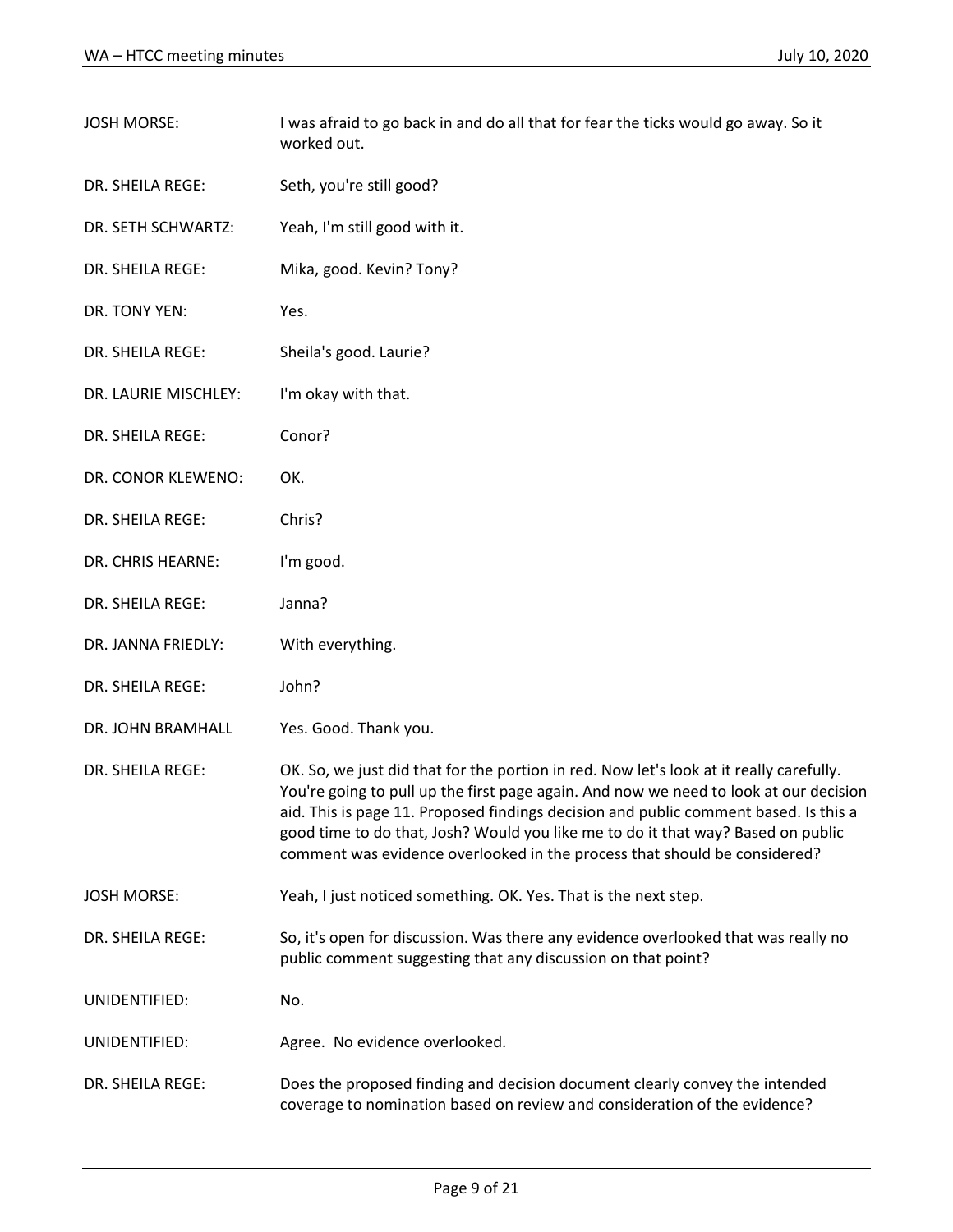| UNIDENTIFIED:           | Yes.                                                                                                                                                                                                                                                                                                                                                                           |
|-------------------------|--------------------------------------------------------------------------------------------------------------------------------------------------------------------------------------------------------------------------------------------------------------------------------------------------------------------------------------------------------------------------------|
| DR. SHEILA REGE:        | Wait a minute. What is being projected?                                                                                                                                                                                                                                                                                                                                        |
| <b>JOSH MORSE:</b>      | This is the decision still.                                                                                                                                                                                                                                                                                                                                                    |
| DR. LAURIE MISCHLEY:    | I think the crossed out Neuromonics tinnitus treatment be put back in.                                                                                                                                                                                                                                                                                                         |
| <b>JOSH MORSE:</b>      | I don't know what happened. OK. This is what I was concerned about. I apologize.                                                                                                                                                                                                                                                                                               |
| <b>DR. SHEILA REGE:</b> | Now that's good. It's hard with all of us being electronic. You are doing all the hard<br>work. We're the backseat drivers just kind of watching.                                                                                                                                                                                                                              |
| <b>JOSH MORSE:</b>      | OK. Now need to go backwards.                                                                                                                                                                                                                                                                                                                                                  |
| DR. SHEILA REGE:        | So right now, for discussion of, does the proposed findings and decision document<br>clearly convey the intended coverage determination based on review and<br>consideration of the evidence?                                                                                                                                                                                  |
|                         | Anybody opposed to this speak now. If not, we're going to move on to the final<br>vote. That we approve the findings and decisions document as projected with the<br>changes that was recommended by the agency director. And I'm going to go<br>through votes. Open for discussion. For five seconds, four, three. OK. Laurie we'll<br>have you start with a vote. Yes or no? |
| DR. LAURIE MISCHLEY:    | Yes. I vote yes.                                                                                                                                                                                                                                                                                                                                                               |
| DR. SHEILA REGE:        | Thank you. Conor?                                                                                                                                                                                                                                                                                                                                                              |
| DR. CONOR KLEWENO:      | Yes.                                                                                                                                                                                                                                                                                                                                                                           |
| <b>DR. SHEILA REGE:</b> | Chris?                                                                                                                                                                                                                                                                                                                                                                         |
| DR. CHRIS HEARNE:       | Yes.                                                                                                                                                                                                                                                                                                                                                                           |
| DR. SHEILA REGE:        | Janna?                                                                                                                                                                                                                                                                                                                                                                         |
| DR. JANNA FRIEDLY:      | Yes.                                                                                                                                                                                                                                                                                                                                                                           |
| DR. SHEILA REGE:        | John?                                                                                                                                                                                                                                                                                                                                                                          |
| DR. JOHN BRAMHALL       | Yes.                                                                                                                                                                                                                                                                                                                                                                           |
| DR. SHEILA REGE:        | Sheila. I say yes. Seth?                                                                                                                                                                                                                                                                                                                                                       |
| DR. SETH SCHWARTZ:      | Yes.                                                                                                                                                                                                                                                                                                                                                                           |
| DR. SHEILA REGE:        | Mika?                                                                                                                                                                                                                                                                                                                                                                          |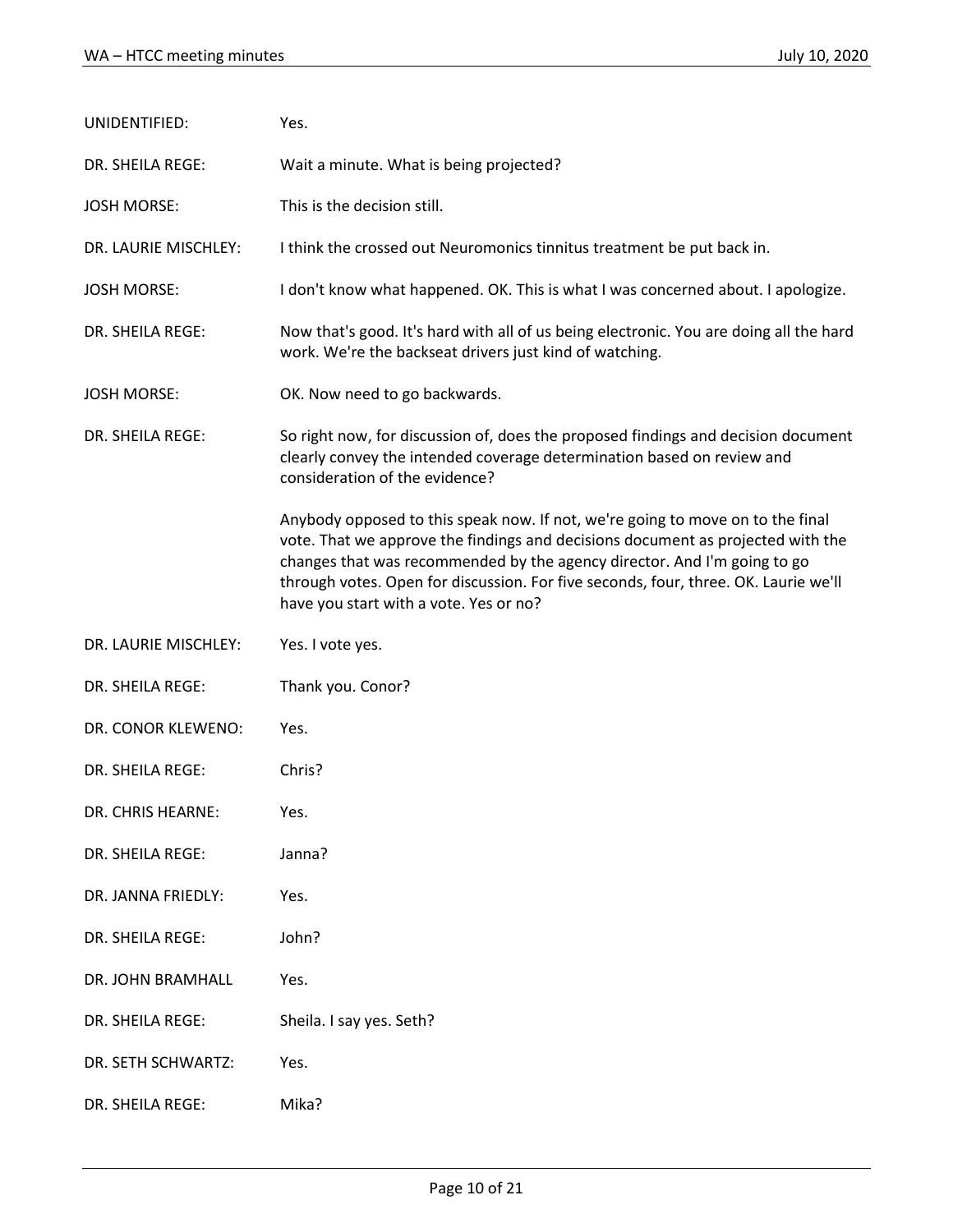DR. MIKA SINANAN: Yes. DR. SHEILA REGE: Kevin? DR. KEVIN WALSH: Yes. DR. SHEILA REGE: Tony? DR. TONY YEN: Yes. DR. SHEILA REGE: OK. So, we have concluded the tinnitus non-invasive non-pharmacology treatments. We will move to vagal nerve stimulation for epilepsy and depression. And in this we did have some input from the public and I am opening it up. We can open it up for this discussion. And I did ask Josh to check with the evidence experts about some of the studies that were included as public comment but opening it up for discussion. DR. MIKA SINANAN: So, Sheila, Mika Sinanan. As I understand it from reading through the public comments, the supplementary public comments. The two questions are if somebody has an implant already, will we support changing a battery? Assuming that it's sort of a legacy thing or put in elsewhere or… Paid for by other means. And the second question is they believe that we did not review all of the evidence around this treatment for the management of refractory depression. And they provided additional comments about that. And their criticisms were one we didn't include relevant literature. And two, we did not have a psychiatrist as one of our, as an expert. We had somebody who was a specialist in epilepsy, a neurologist. So that was my takeaway. I just wanted to sort of set the stage. Thanks. DR. SHEILA REGE: No, that was very succinct way of putting, outlining the concerns. Any other kind of thoughts, discussion, and when we can then decide whether to discuss this as point one, a legacy. But the end point two about the evidence and the expert. The expert is not there for as an expert on the evidence, the expert is there just for the clinical content questions about the clinical aspect about it? And Josh, you could say that better about how the expert is viewed. DR. MIKA SINANAN: Yeah, because one other comment, the Medicare coverage point that they make about vagus nerve stimulation for treatment, refractory depression. In detail, it's really only in the setting of a clinical trial. So, I thought that was a bit off the point. Because they're only saying that they're just pointing out what Medicare in much more detail in a copy of the information they provided, really says that this is supported in the setting of a clinical trial, because we don't know whether it is helpful or not. DR. SHEILA REGE: And like if you remember, we did discuss that we'd review that coverage of the Medicare policy during a meeting.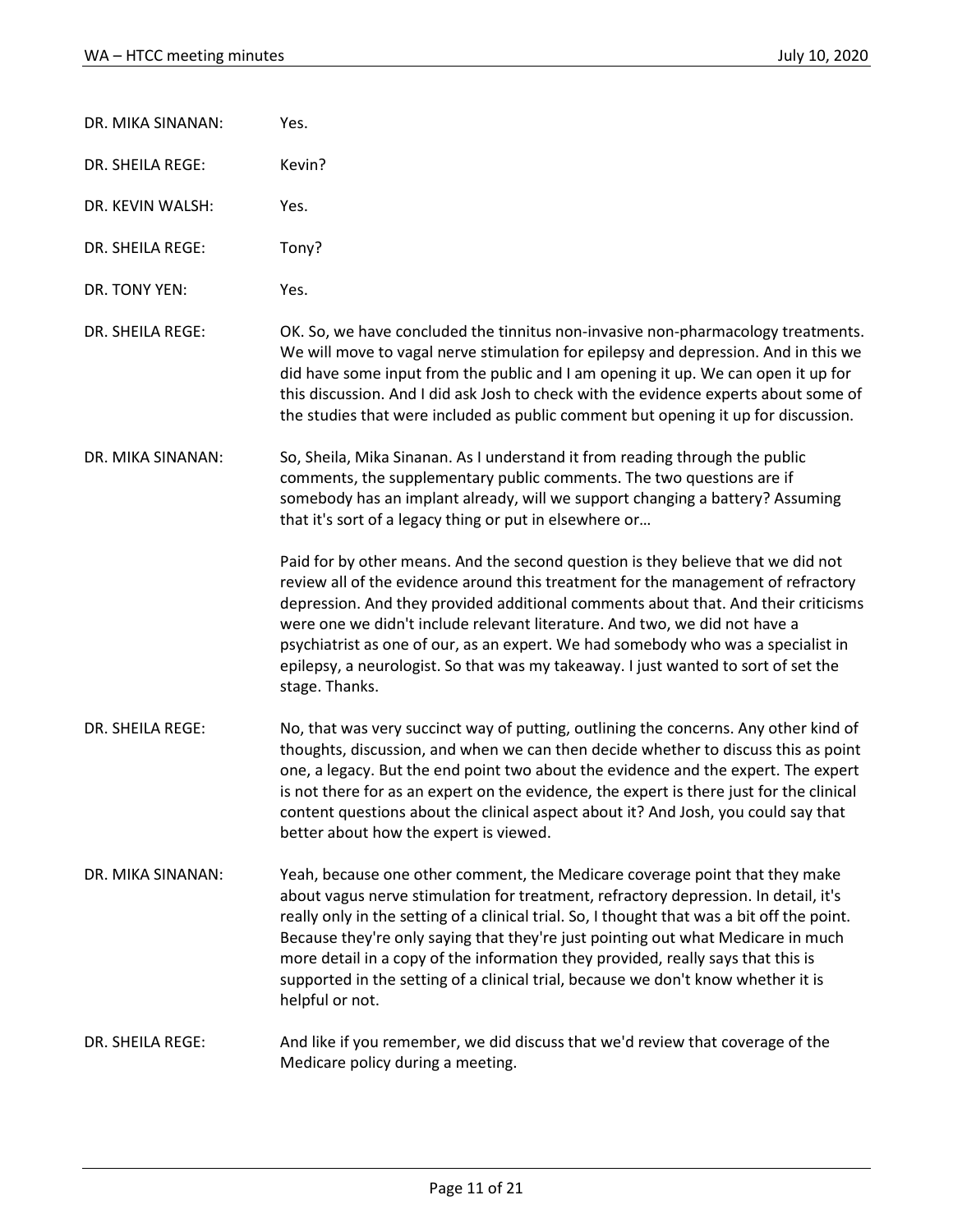| DR. JANNA FRIEDLY:   | Hi, this is Janna, I just want to make a comment. I agree with the previous<br>comments for me looking at the evidence that they also submitted that we did not<br>include, included essentially a registry and observational registry with five-year data.<br>That to me, did not significantly add to what we had already reviewed, or change for<br>me. The evidence there were there's fairly significant limitations and, in that<br>registry, and some challenges with interpreting the observational data. Without<br>randomization for me.                                                                                                                                                                       |
|----------------------|--------------------------------------------------------------------------------------------------------------------------------------------------------------------------------------------------------------------------------------------------------------------------------------------------------------------------------------------------------------------------------------------------------------------------------------------------------------------------------------------------------------------------------------------------------------------------------------------------------------------------------------------------------------------------------------------------------------------------|
| <b>MIKA SINANAN:</b> | Yeah. me considering, I would say that this is obviously a group of patients who are<br>desperate, who have few good choices or any choices because they've excluded the<br>likely things that will work. And for those reasons, although they have highlighted<br>the importance of not excluding anything that may work. There's also the highest<br>risk of bias in that situation and placebo effect, which is exactly why the evidence<br>review focused on high quality evidence that would minimise the risk of bias. And I<br>would agree with Janna that this does not change that it simply emphasises to my<br>mind the risk of bias and the fact that these are desperate people with a terrible<br>disease. |
| DR. SHEILA REGE:     | Right. And if we could, you know, we did have a timeline and the draft report was<br>published in December and public comment was open till the end of January before<br>meeting and this kind of was not brought up at that point. Josh, would you like to<br>add anything based on your conversation with the group we had hired the vendor.                                                                                                                                                                                                                                                                                                                                                                           |
| <b>JOSH MORSE:</b>   | The vendor pointed out that one of the studies that's referenced the Aronson study<br>is included in the report in the draft and the final report and one of the publications<br>that was submitted was an extension of that. But that you did see the original<br>evidence. That's what our reviewers told us about that. I have nothing else to add<br>beyond that. Thank you for the discussion. It's really helpful.                                                                                                                                                                                                                                                                                                 |
| DR. SHEILA REGE:     | So, we are already doing what we're supposed to based on public comment. Was<br>evidence overlooked in the process that should be considered so continue on that<br>discussion.                                                                                                                                                                                                                                                                                                                                                                                                                                                                                                                                          |
| DR. KEVIN WALSH:     | I did not find that this was essential evidence that was overlooked.                                                                                                                                                                                                                                                                                                                                                                                                                                                                                                                                                                                                                                                     |
| DR. SHEILA REGE:     | Would anybody like to speak? Who feels that any evidence was overlooked? If not,<br>we'll go on to the second question.                                                                                                                                                                                                                                                                                                                                                                                                                                                                                                                                                                                                  |
| DR. LAURIE MISCHLEY: | Yeah, this is Laurie, I don't feel that any evidence was overlooked. But I will just<br>reiterate that our charge is to evaluate the available evidence and see if it supports<br>any given intervention. And it is going to be a while before we have results of<br>double-blind placebo controlled multicentre trials of this as an intervention. And<br>here we have something where nothing else works for desperate population. And it<br>looks like the intervention in question increases risk improvement 39% to 63%. And<br>it's not great evidence, it's not as much as we would want.<br>But it does look like the evidence that is available does support that it might help a                               |
|                      | couple people that can't otherwise be helped. So, I believe I voted for it last time,                                                                                                                                                                                                                                                                                                                                                                                                                                                                                                                                                                                                                                    |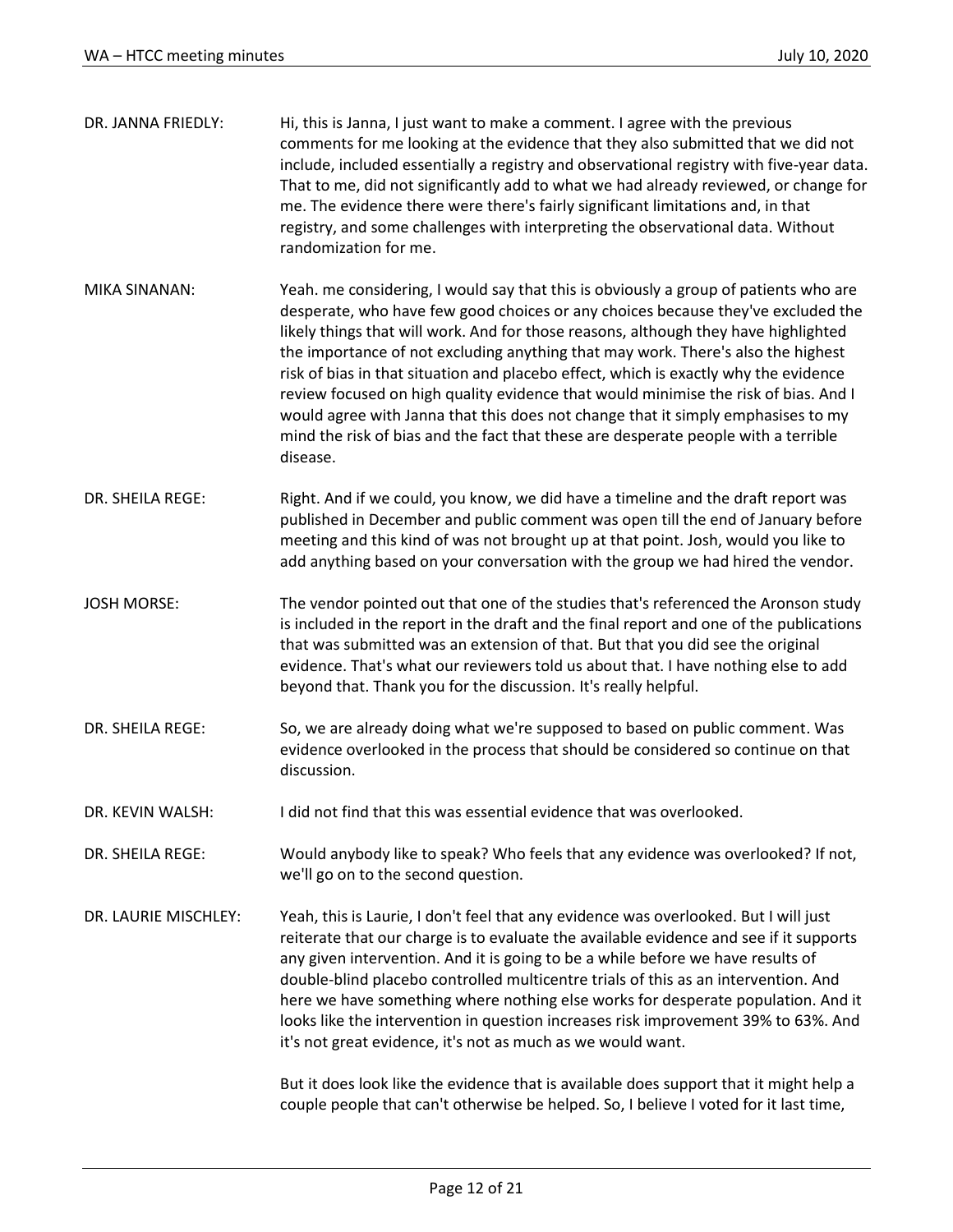|                      | and I don't, that's a separate issue. That was I was out voted last time. I'm OK with<br>that. So, I don't think anything was overlooked. But I do just want to call out that I<br>agree with the, I disagree with the decision to not cover depression in this<br>circumstance.                                                                                                                          |
|----------------------|-----------------------------------------------------------------------------------------------------------------------------------------------------------------------------------------------------------------------------------------------------------------------------------------------------------------------------------------------------------------------------------------------------------|
| DR. KEVIN WALSH:     | I went back and looked at that the report and what struck me was that table C8, on<br>page 140, looks at health related quality of life measures, comparing vagal nerve<br>stimulation plus best medical practice compared to best medical practice. And the<br>only factor that had a reasonable p value, I found was not very supportive of the<br>improvement in quality of life, demonstrated by DNS. |
|                      | So, I respect what Laurie is saying, but I think the evidence that we were provided<br>just does not support the use of DNS. And just to reiterate, Medicare is approving it<br>in clinical trials. And our agency medical directors have the prerogative to allow<br>coverage in clinical trials. So, we don't have to decide that in itself, because they<br>already have that prerogative.             |
| DR. SHEILA REGE:     | I'm going to go around the room for just to make sure everybody has a turn, just to<br>say a sentence about based, you know, with evidence overlooked and whether I'm<br>just, you know, you want to speak to that I'm going to go with anybody who hasn't<br>spoken. So, Laurie and Kevin have spoken to. Seth, set any comments on that?                                                                |
| DR. SETH SCHWARTZ:   | No, I mean, I really, I think it's interesting point. But I think it's good to know that<br>the vendors went through and looked and saw that we already looked at the version<br>of this data. I don't think this was these changes the underlying decision for me.                                                                                                                                       |
| DR. SHEILA REGE:     | Mika?                                                                                                                                                                                                                                                                                                                                                                                                     |
| DR. MIKA SINANAN:    | I agree with the original decision, I do think that we should separately consider the<br>question of battery change support as a separate question after this.                                                                                                                                                                                                                                            |
| DR. SHEILA REGE:     | Kevin?                                                                                                                                                                                                                                                                                                                                                                                                    |
| DR. KEVIN WALSH:     | I don't feel that essential evidence was worked out. And I agree with Mika it's, we<br>should consider the battery change question separately.                                                                                                                                                                                                                                                            |
| DR. SHEILA REGE:     | Tony?                                                                                                                                                                                                                                                                                                                                                                                                     |
| DR. TONY YEN:        | I don't have anything new to add to the discussion. I think the evidence that we're<br>given was sufficient.                                                                                                                                                                                                                                                                                              |
| DR. SHEILA REGE:     | I don't have anything else to add Laurie. Anything else?                                                                                                                                                                                                                                                                                                                                                  |
| DR. LAURIE MISCHLEY: | Nope.                                                                                                                                                                                                                                                                                                                                                                                                     |
| DR. SHEILA REGE:     | Conor.?                                                                                                                                                                                                                                                                                                                                                                                                   |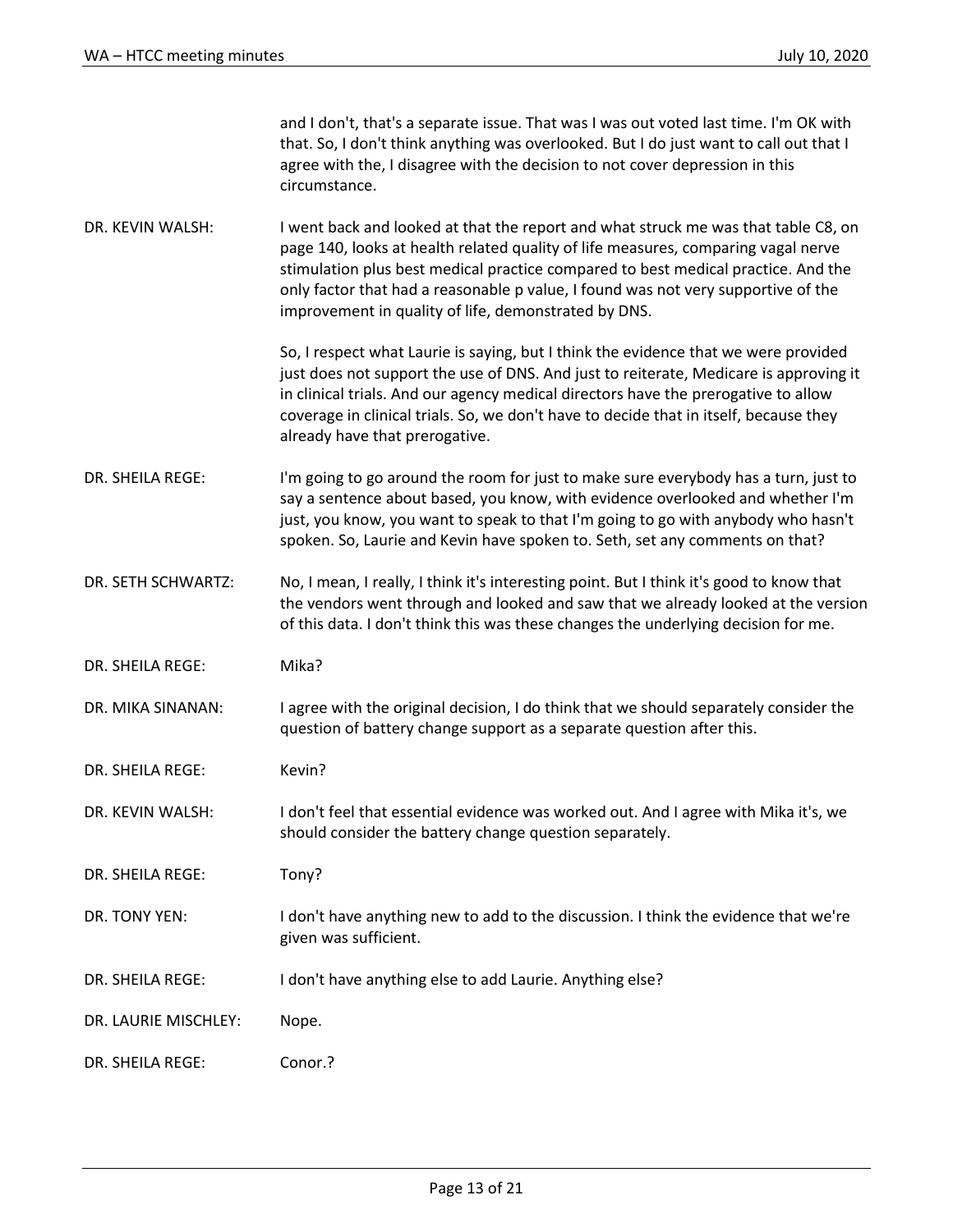| DR. CONOR KLEWENO: | Yeah, I agree with Mika on the battery issue as a separate itemization. I did think the<br>comment of not having a psychiatrist was a valid critique. I think that again, we did<br>review the evidence. I thought that we had in front of us what is out there? I do, this<br>was a tough decision for me just given the desperate clinical nature of these<br>patients compared to some of the other things we've reviewed and I think in all of<br>our specialties and subspecialties, we've seen quote randomised controlled trials<br>that were later proved to be a bias or a confounding variable that was missed that<br>the conclusion was then refuted. So, something we do struggle with, even sort of<br>what we feel like top tier studies don't always provide us with the answer that that<br>we need.     |
|--------------------|---------------------------------------------------------------------------------------------------------------------------------------------------------------------------------------------------------------------------------------------------------------------------------------------------------------------------------------------------------------------------------------------------------------------------------------------------------------------------------------------------------------------------------------------------------------------------------------------------------------------------------------------------------------------------------------------------------------------------------------------------------------------------------------------------------------------------|
|                    | But what we have out there and what it is given to us, it really, really struggles to<br>make a compelling case to definitively make a coverage decision in favor. But I do<br>acknowledge that even in the best intents to conduct a randomised control trial,<br>that those whether it's study design, or just missed confounding variables can be<br>later shown to be inaccurate. So, I guess in some, I don't think that I have any<br>disagreement with what we're doing.                                                                                                                                                                                                                                                                                                                                           |
| DR. SHEILA REGE:   | Thank you, Conor. Chris?                                                                                                                                                                                                                                                                                                                                                                                                                                                                                                                                                                                                                                                                                                                                                                                                  |
| DR. CHRIS HEARNE:  | I think that this sort of situation is, is really high risk or bias and the introduction of<br>placebo effects and things like that. And so, the addition of more observational<br>evidence that seems to go against our earlier decision, and that doesn't make me<br>want to change my mind on it. I do agree that it would have been nice to have a<br>psychiatrist. But the limitation is that there is there's only one clinical expert at a<br>time. So that's just one of the limitations of our setup, I think.                                                                                                                                                                                                                                                                                                   |
| DR. SHEILA REGE:   | Thank you. Janna?                                                                                                                                                                                                                                                                                                                                                                                                                                                                                                                                                                                                                                                                                                                                                                                                         |
| DR. JANNA FRIEDLY: | I don't have anything to add that hasn't already been said, I have not changed my<br>view on this. I don't feel that this evidence changes my initial or original decision.                                                                                                                                                                                                                                                                                                                                                                                                                                                                                                                                                                                                                                               |
| DR. SHEILA REGE:   | Thank you Jan, John?                                                                                                                                                                                                                                                                                                                                                                                                                                                                                                                                                                                                                                                                                                                                                                                                      |
| DR. JOHN BRAMHALL: | I think the letter from living off is well organised. It's well represented. I don't think<br>it changes. Anything can be in my head. I had a so when we discussed this originally.<br>I think we all had a visual understanding of the desperate nature of intractable<br>depression. So, I saw the issue of as to whether a psychiatrist was there to advise us,<br>it is not mood, but it doesn't influence me particularly strenuously now. I mean, I<br>think we had good expert testimony, we had access to what I thought at the time<br>was a cogent, well presented, comprehensive review of the literature available by<br>the vendor. I didn't have any problems with that. And, yes, my tendency as a human<br>being is to think favorably of a possible treatment for something that has no other<br>option. |
|                    | But, you know, time and time again, we're faced with that in the community. And<br>time and time again, if we're disciplined about it, we return to the concept of what<br>we're doing here, which is to review the scientific literature that's available and                                                                                                                                                                                                                                                                                                                                                                                                                                                                                                                                                            |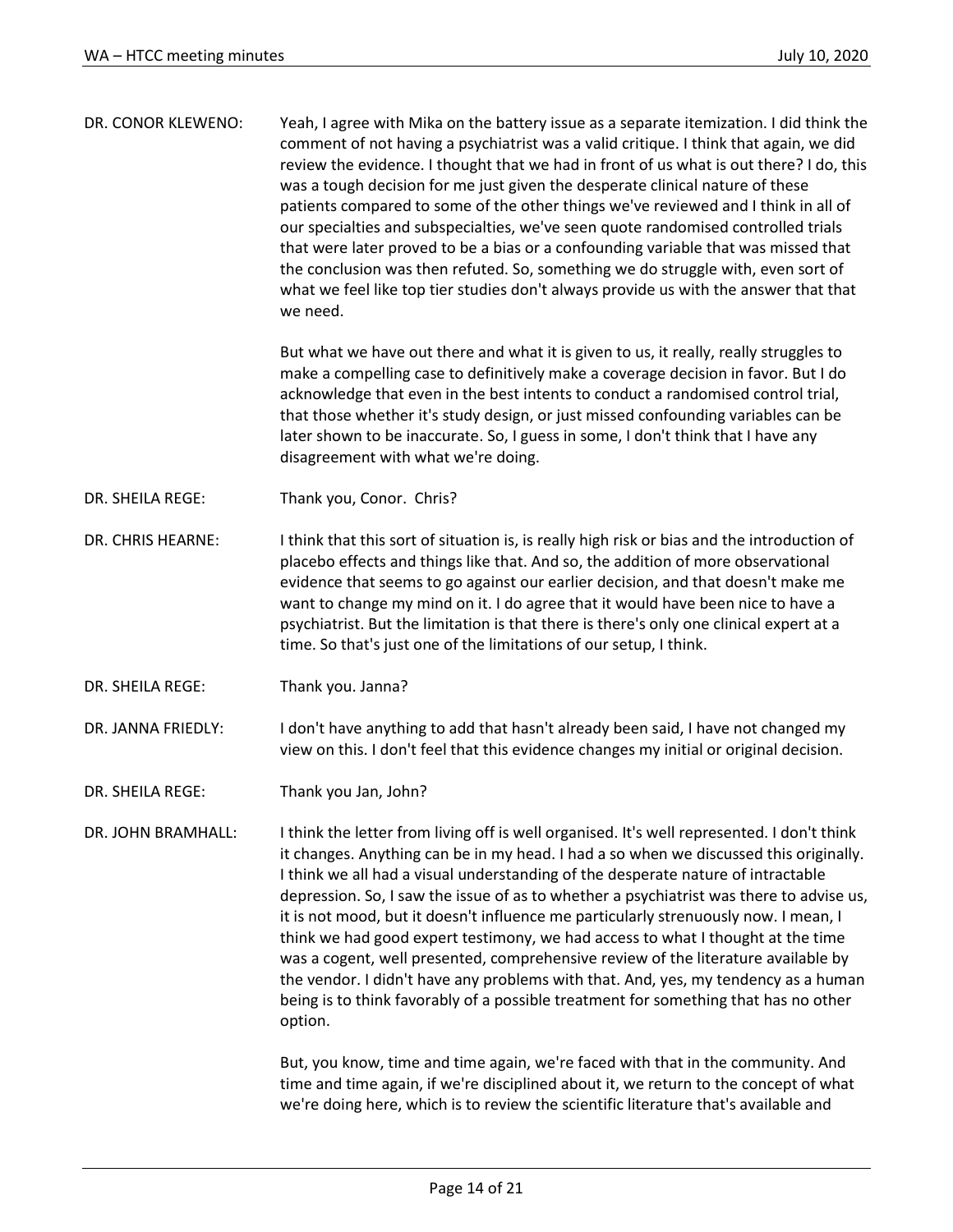make a decision on that basis not necessarily distorted by our own sort of human tendencies.

So, I sympathise, but I think we made the right decision. The company's like leaving over at national companies, they're well organised, they know the literature, and they know what they want to do. And they're totally appropriate for them to communicate with the committee in the future, as more information comes available, but at the moment, I'm happy with the decision we made.

And by the way, I do agree with Mika statement about the battery change. I mean, people have these devices and they're going to be in their body dead with no power. That doesn't make any sense. So, I agree with Kevin.

DR. SHEILA REGE: Well, let's, actually that leads us into the intended coverage determination, can we project that?

DR. EMILY TRANSUE: Can I? This is Emily, can I sort of address in just a little bit for context? How we typically handle these situations if there isn't a specific comment about them in the decision?

DR. SHEILA REGE: Yes, thank you. Yes, Emily?

DR. EMILY TRANSUE: Yeah. So typically, I think there often isn't something about kind of revision replacement repair, since that isn't usually within the context of the evidence that you review. And what we generally do in that situation is think of that as being outside the scope of the decision itself. So usually, decisions about repair would sort of fall to the existing policies within the plans or an individual determination. And I think typically what happens in that situation, following common sense is that if something is working well for somebody, and it's better is run out, we refill the battery. And likewise, if there's a relatively simple procedure to fix something that's not working that would generally be covered. So just that you understand that we would, our default would not be to say that this determination, if you didn't change it, meant that we couldn't change the battery.

MIKA SINIANAN: So, Emily, Mika Sinanana. Thank you for that clarification. I am concerned that somebody reading this might interpret and not even ask or request support. So that's why at least some comment to say that battery changes or equipment malfunction needs to be addressed on an ad hoc basis or something like that, would be...

DR. EMILY TRANSUE: Outside the scope of this decision.

DR. SETH SCHWARTZ: So, this application does not apply to people who have already been implanted to supportive devices already implanted.

DR. CONOR KLEWENO: This is Conor. I definitely agree with that. I think that would be a as Mika pointed out. I think that'd be easily overlooked or assumed otherwise.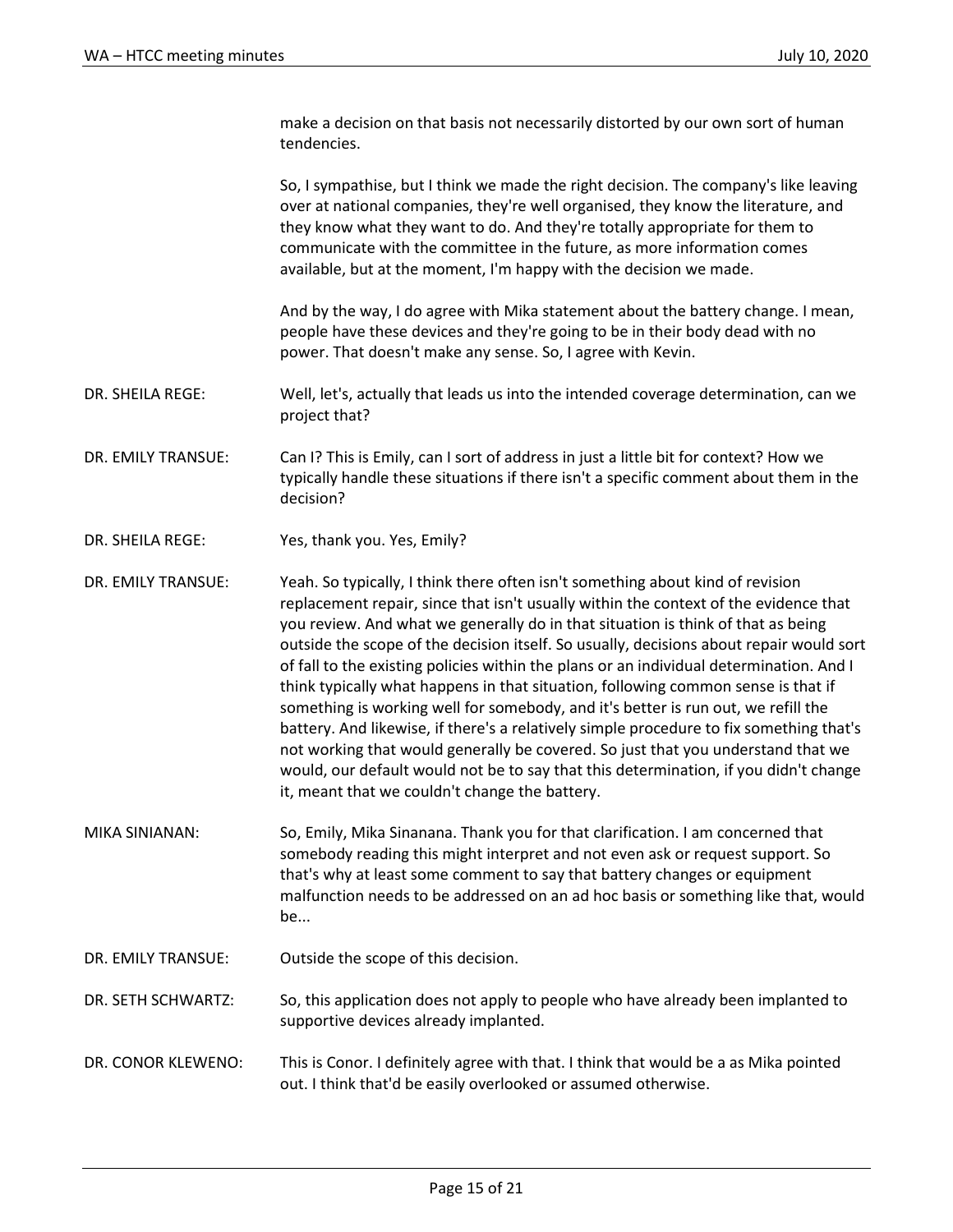| DR. SHEILA REGE:   | Do you want an asterisk on that and I'm going to let Emily. Do you want to help us<br>with some language that may reflect the concerns of the committee members?                                                                                                                                                                            |
|--------------------|---------------------------------------------------------------------------------------------------------------------------------------------------------------------------------------------------------------------------------------------------------------------------------------------------------------------------------------------|
| DR. EMILY TRANSUE: | Sure. I think the language that (UKNOWN) is working on that now looks good. I think<br>that clarifying it as a scope issue is helpful. I really liked the language that someone<br>just said that I should have written down as they were saying, to previously<br>implanted devices requiring. You said that a second ago. It was perfect. |
| DR. SHEILA REGE:   | Somebody wants to resay that?                                                                                                                                                                                                                                                                                                               |
| DR. SETH SCHWARTZ: | Yeah, this is Seth. I just said, "this does not apply to support of previously implanted<br>devices."                                                                                                                                                                                                                                       |
| DR. SETH SCHWARTZ: | Looks good.                                                                                                                                                                                                                                                                                                                                 |
| DR. SHEILA REGE:   | And that could just be an asterisk on our intended coverage determination. So now<br>how are we going to project. Josh, how are we going to project a revised coverage,<br>determination for the committee to review?                                                                                                                       |
| <b>JOSH MORSE:</b> | Yeah, I can do that. If you just give me a second to hunt around for the word<br>version. Just take me a second here.                                                                                                                                                                                                                       |
| DR. SHEILA REGE:   | No problem. The rest of the committee members feel free to stand up and stretch<br>or                                                                                                                                                                                                                                                       |
| <b>JOSH MORSE:</b> | So how does this look?                                                                                                                                                                                                                                                                                                                      |
| DR. SHEILA REGE:   | And where does the asterisk go?                                                                                                                                                                                                                                                                                                             |
| <b>JOSH MORSE:</b> | Yeah, I was debating that myself. I think the asterixis may go right here. Emily, do<br>you have a thought on where the asterisk might be most helpful?                                                                                                                                                                                     |
| DR. EMILY TRANSUE: | I think that's a really good place for it.                                                                                                                                                                                                                                                                                                  |
| DR. SHEILA REGE:   | Any discussion on this revised?                                                                                                                                                                                                                                                                                                             |
| UNIDENTIFIED:      | I think that looks good.                                                                                                                                                                                                                                                                                                                    |
| DR. SHEILA REGE:   | OK. Anybody else? I will entertain a motion to begin the approval, the vote process<br>of final vote.                                                                                                                                                                                                                                       |
| DR. MIKA SINANAN:  | Mika Sinanan here. Motion to approve.                                                                                                                                                                                                                                                                                                       |
| DR. SETH SCHWARTZ: | This is Seth, I second.                                                                                                                                                                                                                                                                                                                     |
| DR. SHEILA REGE:   | OK. let's go ahead. Seth, I want to start with your final vote.                                                                                                                                                                                                                                                                             |
| DR. SETH SCHWARTZ: | Approve.                                                                                                                                                                                                                                                                                                                                    |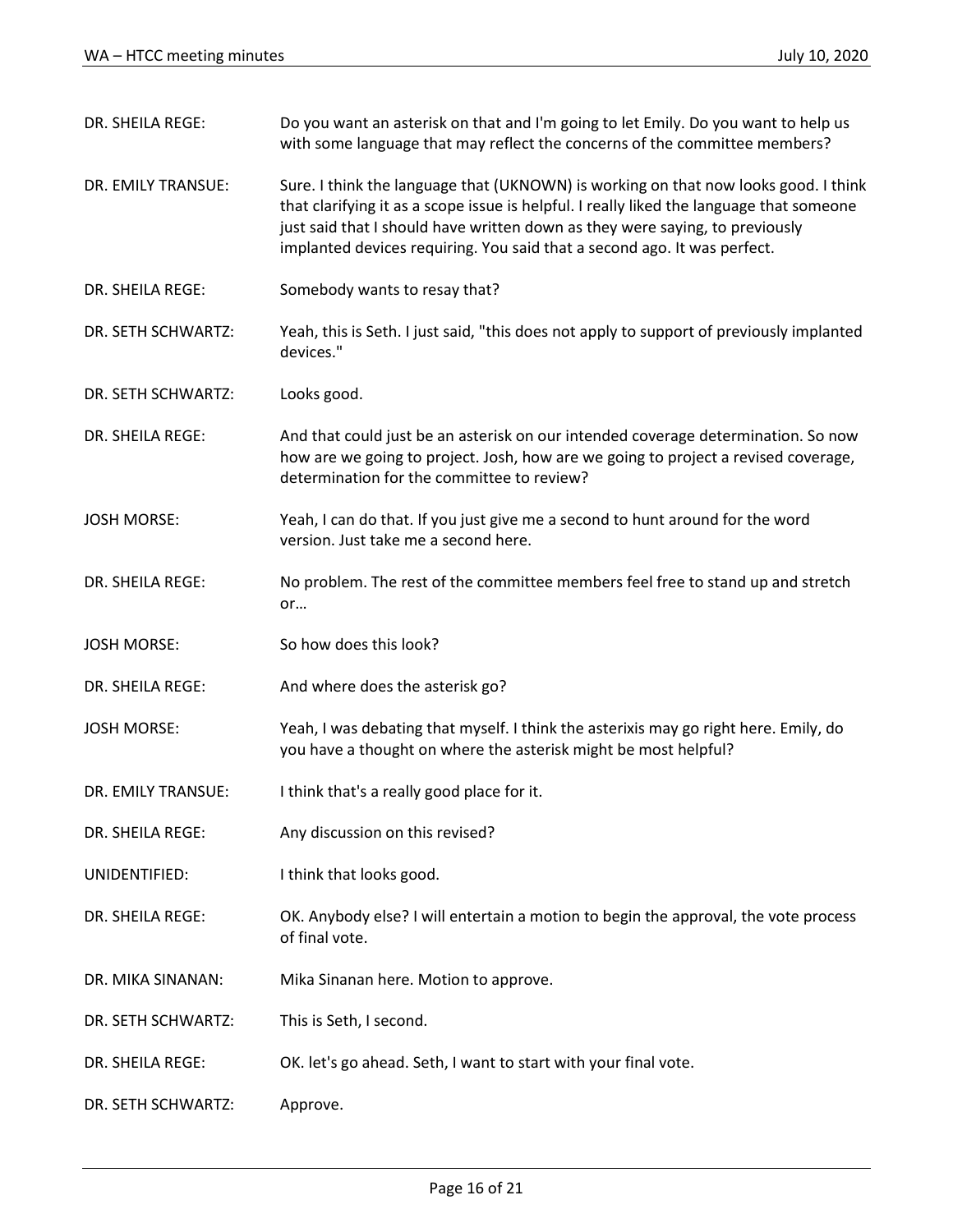| DR. SHEILA REGE:     | Mika?                                                                                                                                                                                                                                                                                                                                                                                                                                                                                                                                                                                                                                |
|----------------------|--------------------------------------------------------------------------------------------------------------------------------------------------------------------------------------------------------------------------------------------------------------------------------------------------------------------------------------------------------------------------------------------------------------------------------------------------------------------------------------------------------------------------------------------------------------------------------------------------------------------------------------|
| DR. MIKA SINANAN:    | Approve.                                                                                                                                                                                                                                                                                                                                                                                                                                                                                                                                                                                                                             |
| DR. SHEILA REGE:     | Kevin?                                                                                                                                                                                                                                                                                                                                                                                                                                                                                                                                                                                                                               |
| DR. KEVIN WALSH:     | Approve.                                                                                                                                                                                                                                                                                                                                                                                                                                                                                                                                                                                                                             |
| DR. SHEILA REGE:     | Tony?                                                                                                                                                                                                                                                                                                                                                                                                                                                                                                                                                                                                                                |
| DR. TONY YEN:        | Approve.                                                                                                                                                                                                                                                                                                                                                                                                                                                                                                                                                                                                                             |
| DR. SHEILA REGE:     | Sheila? Approve.                                                                                                                                                                                                                                                                                                                                                                                                                                                                                                                                                                                                                     |
| DR. SHEILA REGE:     | Laurie?                                                                                                                                                                                                                                                                                                                                                                                                                                                                                                                                                                                                                              |
| DR. LAURIE MISCHLEY: | Approved.                                                                                                                                                                                                                                                                                                                                                                                                                                                                                                                                                                                                                            |
| DR. SHEILA REGE:     | Conor?                                                                                                                                                                                                                                                                                                                                                                                                                                                                                                                                                                                                                               |
| DR. CONOR KLEWENO:   | Approved.                                                                                                                                                                                                                                                                                                                                                                                                                                                                                                                                                                                                                            |
| DR. SHEILA REGE:     | Chris?                                                                                                                                                                                                                                                                                                                                                                                                                                                                                                                                                                                                                               |
| DR. CHRIS HEARNE:    | Approved.                                                                                                                                                                                                                                                                                                                                                                                                                                                                                                                                                                                                                            |
| DR. SHEILA REGE:     | Janna?                                                                                                                                                                                                                                                                                                                                                                                                                                                                                                                                                                                                                               |
| DR. JANNA FRIEDLY:   | Approved.                                                                                                                                                                                                                                                                                                                                                                                                                                                                                                                                                                                                                            |
| DR. SHEILA REGE:     | John?                                                                                                                                                                                                                                                                                                                                                                                                                                                                                                                                                                                                                                |
| DR. JOHN BRAMHALL:   | Approved.                                                                                                                                                                                                                                                                                                                                                                                                                                                                                                                                                                                                                            |
| DR. SHEILA REGE:     | Now in my mind, that was the final vote for the entire what was projected.<br>Everybody's good with that. Then we will go to Vagus nerve stimulation. I'm going to<br>give it to anybody who wants for their action on this a minute. Not a minute, but a<br>few seconds to speak up. OK. Moving on to STEM cell therapy for musculoskeletal<br>conditions. Emily, thank you for coming in on that call. Committee members should<br>know that I think a lot of the state agencies are being furloughed. Because of the<br>pandemic and budget issues. So, we really appreciate what you are doing to help<br>support the committee, |
| DR. MIKA SINANAN:    | Sheila, while we're getting to this, Mika Sinanan, just a comment to Emily. You<br>know, the term of art question that we dealt with in the first issue. That would be a<br>helpful review point for you and your group. When you're reviewing these things. If<br>you are aware of terms of art that we should be considering in any policy decision.<br>that would be helpful to tell us at the time.                                                                                                                                                                                                                              |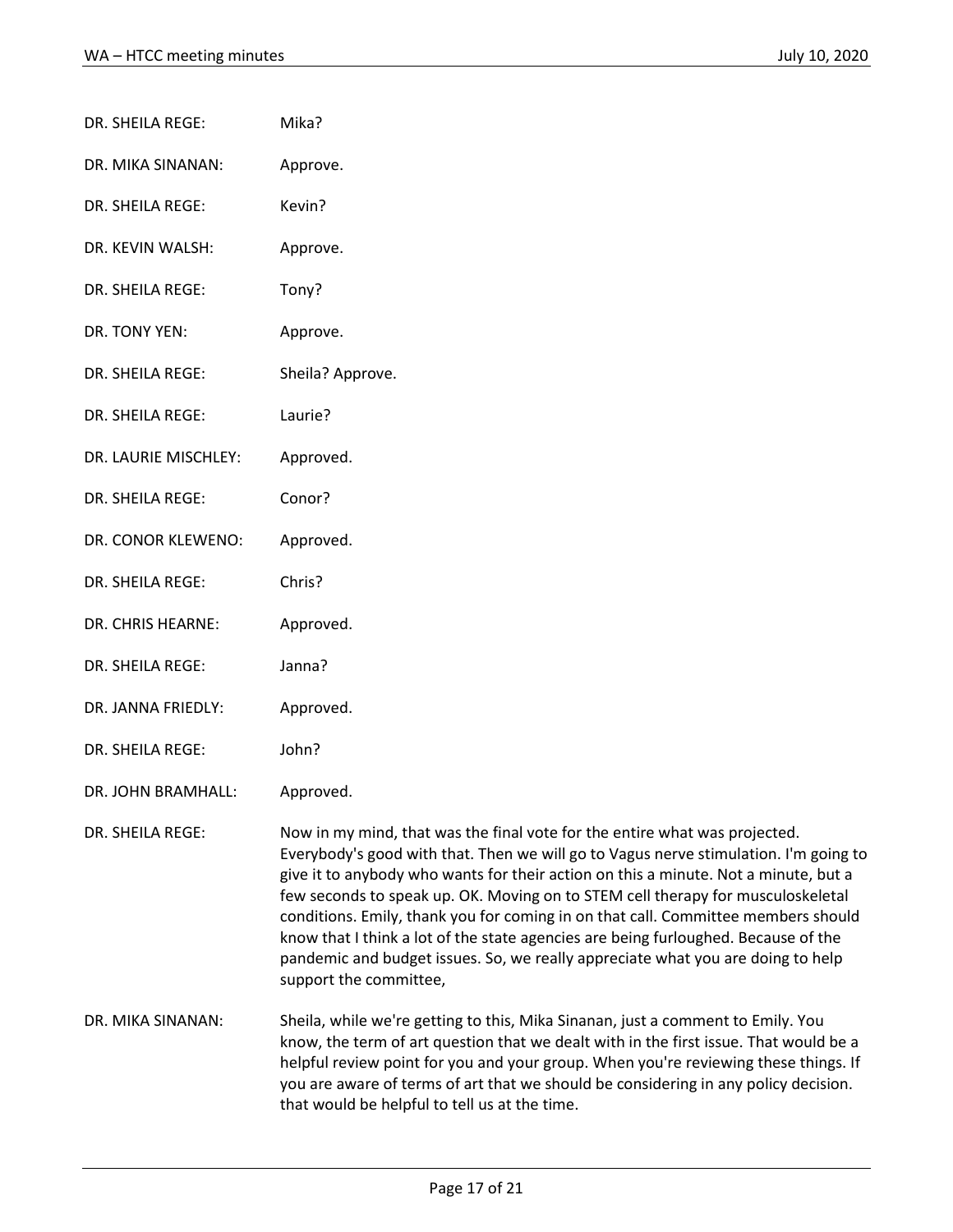| DR. EMILY TRANSUE:   | Great feedback, we appreciate it. So, we will be attentive to that, thank you.                                                                                                                                                                                                                                          |
|----------------------|-------------------------------------------------------------------------------------------------------------------------------------------------------------------------------------------------------------------------------------------------------------------------------------------------------------------------|
| DR. SHEILA REGE:     | Coming to STEM cell therapy for musculoskeletal. We did not get and I think Josh is<br>projecting. The decision we did not get any comments. The public comment period<br>closed June 29. So going through our decision aid it would follow that. Did any of the<br>committee members feel any evidence was overlooked? |
| UNIDENTIFED:         | No.                                                                                                                                                                                                                                                                                                                     |
| DR. SHEILA REGE:     | And as the proposed finding and decision document clearly conveyed the intended<br>coverage determination and we'll project the                                                                                                                                                                                         |
| UNIDENTIFIED:        | Yep                                                                                                                                                                                                                                                                                                                     |
| DR. SHEILA REGE:     | And if there's no further discussion we could go for a vote.                                                                                                                                                                                                                                                            |
| UNIDENTIFIED:        | Motion to approve the original statement.                                                                                                                                                                                                                                                                               |
| DR. LAURIE MISCHLEY: | This is Laurie. I second.                                                                                                                                                                                                                                                                                               |
| DR. SHEILA REGE:     | If no discussion Laurie, I'm going to start with you for a vote. The final vote.                                                                                                                                                                                                                                        |
| DR. LAURIE MISCHLEY: | Approve.                                                                                                                                                                                                                                                                                                                |
| DR. SHEILA REGE:     | Conor?                                                                                                                                                                                                                                                                                                                  |
| DR. CONOR KLEWENO:   | Approve.                                                                                                                                                                                                                                                                                                                |
| DR. SHEILA REGE:     | Chris?                                                                                                                                                                                                                                                                                                                  |
| DR. CHRIS HEARNE:    | Approve.                                                                                                                                                                                                                                                                                                                |
| DR. SHEILA REGE:     | Janna?                                                                                                                                                                                                                                                                                                                  |
| DR. JANNA FRIEDLY:   | Approve.                                                                                                                                                                                                                                                                                                                |
| DR. SHEILA REGE:     | John?                                                                                                                                                                                                                                                                                                                   |
| DR. JOHN BRAMHALL:   | Approve.                                                                                                                                                                                                                                                                                                                |
| DR. SHEILA REGE:     | Sheila? Approve.                                                                                                                                                                                                                                                                                                        |
| DR. SHEILA REGE:     | Seth?                                                                                                                                                                                                                                                                                                                   |
| DR. SETH SCHWARTZ:   | Approve.                                                                                                                                                                                                                                                                                                                |
| DR. SHEILA REGE:     | Mika?                                                                                                                                                                                                                                                                                                                   |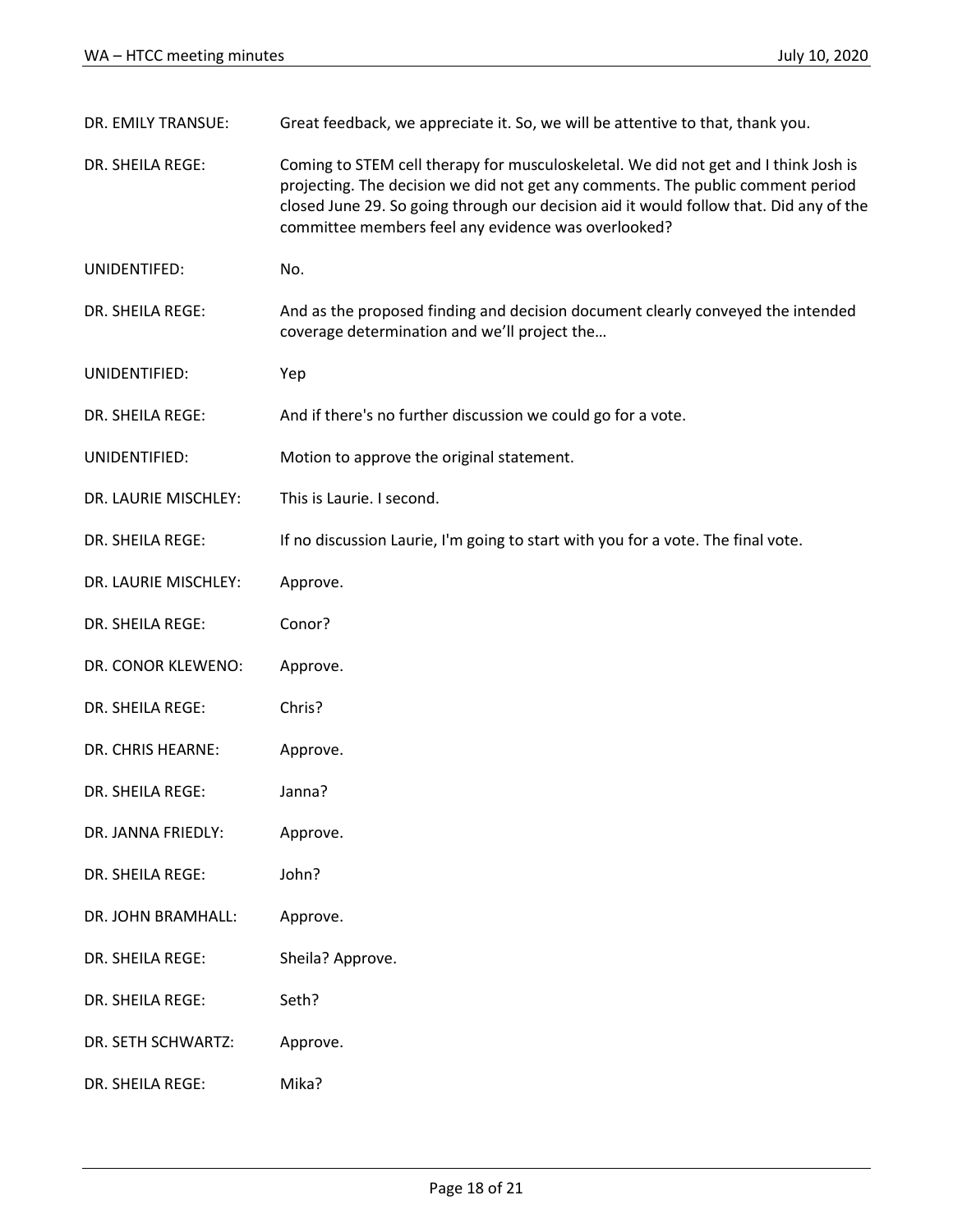| DR. MIKA SINANAN:  | Approve.                                                                                                                                                                                                                                                                                                                                                                                                                                                                                                                                                                                                                                                                                                                                                                                                                                                                                                                                          |
|--------------------|---------------------------------------------------------------------------------------------------------------------------------------------------------------------------------------------------------------------------------------------------------------------------------------------------------------------------------------------------------------------------------------------------------------------------------------------------------------------------------------------------------------------------------------------------------------------------------------------------------------------------------------------------------------------------------------------------------------------------------------------------------------------------------------------------------------------------------------------------------------------------------------------------------------------------------------------------|
| DR. SHEILA REGE:   | Kevin?                                                                                                                                                                                                                                                                                                                                                                                                                                                                                                                                                                                                                                                                                                                                                                                                                                                                                                                                            |
| DR. KEVIN WALSH:   | Approve.                                                                                                                                                                                                                                                                                                                                                                                                                                                                                                                                                                                                                                                                                                                                                                                                                                                                                                                                          |
| DR. SHEILA REGE:   | Tony?                                                                                                                                                                                                                                                                                                                                                                                                                                                                                                                                                                                                                                                                                                                                                                                                                                                                                                                                             |
| DR. TONY YEN:      | Approve.                                                                                                                                                                                                                                                                                                                                                                                                                                                                                                                                                                                                                                                                                                                                                                                                                                                                                                                                          |
| DR. SHEILA REGE:   | That concludes STEM cell therapy for musculoskeletal conditions.                                                                                                                                                                                                                                                                                                                                                                                                                                                                                                                                                                                                                                                                                                                                                                                                                                                                                  |
| <b>JOSH MORSE:</b> | Excellent. Thank you.                                                                                                                                                                                                                                                                                                                                                                                                                                                                                                                                                                                                                                                                                                                                                                                                                                                                                                                             |
| DR. SHEILA REGE:   | And now Josh, I will turn it over to you for program works in progress. The report.                                                                                                                                                                                                                                                                                                                                                                                                                                                                                                                                                                                                                                                                                                                                                                                                                                                               |
| <b>JOSH MORSE:</b> | So the only update we have. We had hoped to bring you some information about<br>topic selection. The agency is in the final step of reviewing proposed new topics.<br>Also, a host of petitions for topics to be updated and a long list of topics that were<br>considered for a new review or for re-review. And we're not quite ready to share<br>that publicly. We're awaiting a final decision from the director of the agency. As<br>soon as that's done, we'll be posting that and sending you an email and asking for<br>any feedback you have on topics that are proposed for next year.<br>We'll be working with Dr. Reagan and Dr. Walsh on plans for a committee retreat<br>type meeting in September. And given the current state of public meetings and<br>meeting in person. We'll likely be planning something that's via this technology. And<br>probably not a full day, but we can talk about that and make plans for that. And |
|                    | those are the updates that I have. And thank you very, very much for your attention<br>today and the great discussion on these comments that were received.                                                                                                                                                                                                                                                                                                                                                                                                                                                                                                                                                                                                                                                                                                                                                                                       |
| DR. SHEILA REGE:   | Thank you. Go ahead.                                                                                                                                                                                                                                                                                                                                                                                                                                                                                                                                                                                                                                                                                                                                                                                                                                                                                                                              |
| <b>JOSH MORSE:</b> | When you're thinking about the retreat topics. You know the issue around having a<br>psychiatrist and what that person would have said that might have changed our<br>perception of the evidence. I think a review of the charge to the invited expert. And<br>how we think about their input and the kinds of questions we ask of them. Would<br>be a helpful thing, at least it will be helpful for me.                                                                                                                                                                                                                                                                                                                                                                                                                                                                                                                                         |
| DR. SHEILA REGE:   | So we'll discuss that at the retreat and Josh brings up a good point. If we have to, we<br>have ideas for what the committee members want to bring up as a retreat. Can they<br>send that to you and Brit?                                                                                                                                                                                                                                                                                                                                                                                                                                                                                                                                                                                                                                                                                                                                        |
| <b>JOSH MORSE:</b> | Yes, of course.                                                                                                                                                                                                                                                                                                                                                                                                                                                                                                                                                                                                                                                                                                                                                                                                                                                                                                                                   |
| DR. CONOR KLEWENO: | Yeah. This is Conor. I really agree with Mika on that comment on the expert. You<br>know, for example, we may not have a clinical background to note the critiques<br>within the subspecialty of certain articles that have been presented. We can look at                                                                                                                                                                                                                                                                                                                                                                                                                                                                                                                                                                                                                                                                                        |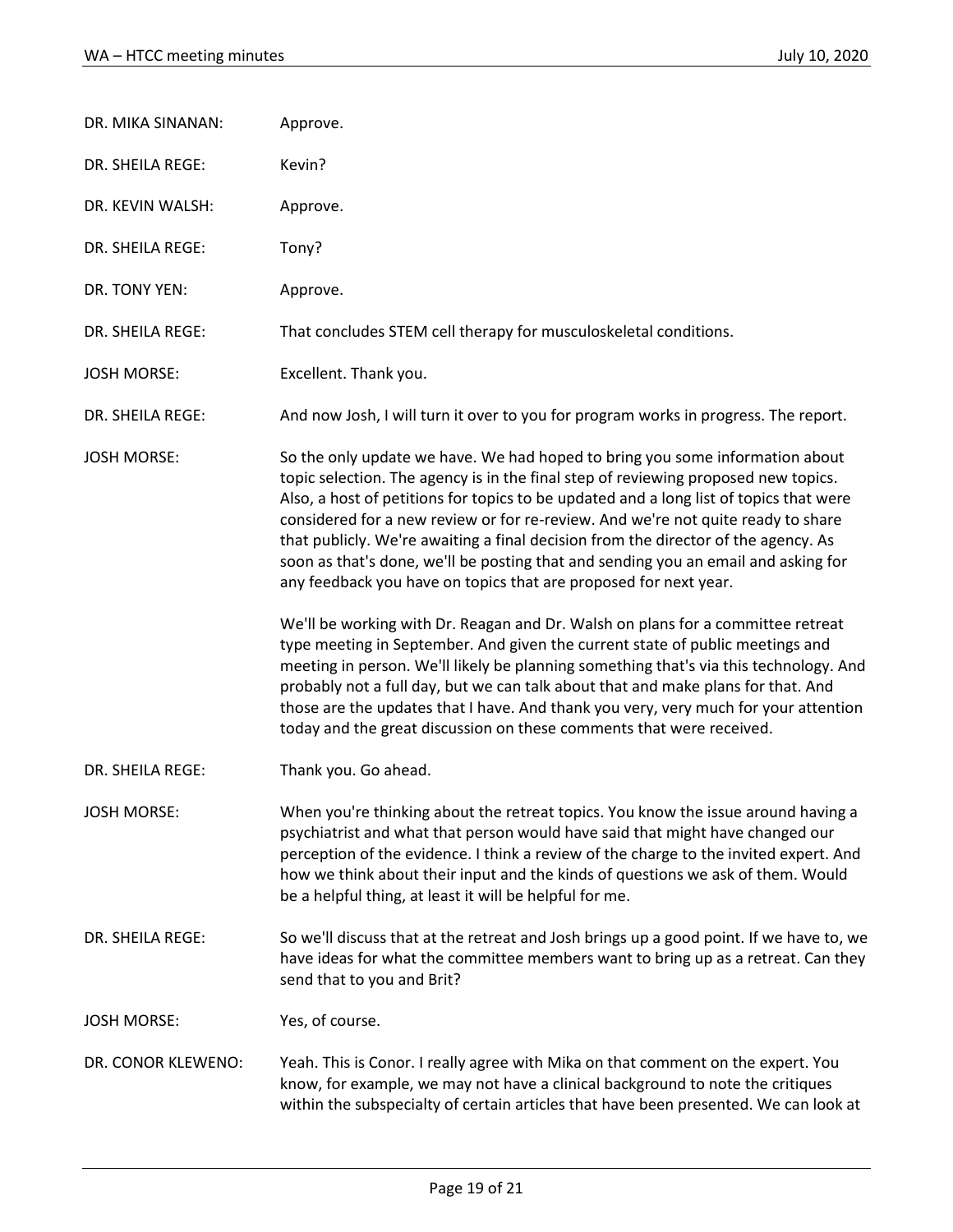|                      | it from our eyes and the methodology of the study. But there may be some clinical<br>relevance of something that. You know, although this study was designed well,<br>actually, if you look at X, Y, and Z, which is clinically relevant. It makes the<br>interpretation, you know, different. So, I just wanted to add that.                                                                                                                             |
|----------------------|-----------------------------------------------------------------------------------------------------------------------------------------------------------------------------------------------------------------------------------------------------------------------------------------------------------------------------------------------------------------------------------------------------------------------------------------------------------|
| DR. SHEILA REGE:     | That makes sense. Anything else otherwise, I'm going to actually, Josh is not aware<br>of this. But I'm going to go around the room. I know there's a pandemic. Give me<br>one word of your mood today. Or if you look around your desk one word to describe<br>your desk. I am going to, last time I started with Laurie. This time I'm going to start<br>with you Seth. Just one word. And I haven't thought of my word yet. I just thought<br>of this. |
| DR. SETH SCHWARTZ:   | "Busy".                                                                                                                                                                                                                                                                                                                                                                                                                                                   |
| DR. SHEILA REGE:     | Mika?                                                                                                                                                                                                                                                                                                                                                                                                                                                     |
| DR. MIKA SINANAN:    | "Imperfect."                                                                                                                                                                                                                                                                                                                                                                                                                                              |
| DR. SHEILA REGE:     | Kevin?                                                                                                                                                                                                                                                                                                                                                                                                                                                    |
| DR. KEVIN WALSH:     | I'm going to go with "gratitude".                                                                                                                                                                                                                                                                                                                                                                                                                         |
| DR. SHEILA REGE:     | Tony?                                                                                                                                                                                                                                                                                                                                                                                                                                                     |
| DR. TONY YEN:        | I'm going to go to the opposite of Kevin. Mine's a little bit depressing.                                                                                                                                                                                                                                                                                                                                                                                 |
| DR. SHEILA REGE:     | So Sheila? I'm actually thinking TGIF. Thank God it's Friday! Laurie?                                                                                                                                                                                                                                                                                                                                                                                     |
| DR. LAURIE MISCHLEY: | I'm going to go scattered.                                                                                                                                                                                                                                                                                                                                                                                                                                |
| DR. SHEILA REGE:     | Conor?                                                                                                                                                                                                                                                                                                                                                                                                                                                    |
| DR. CONOR KLEWENO:   | I'm going to also say busy. I also just wanted to thank everybody for welcoming me<br>on the committee. It's a little bit difficult to get to know folks over zoom, as opposed<br>to in person. And then it really appreciated everyone welcoming me on.                                                                                                                                                                                                  |
| DR. SHEILA REGE:     | OK. Thanks for being here Conor. Chris?                                                                                                                                                                                                                                                                                                                                                                                                                   |
| DR. CHRIS HEARNE:    | I will say "slow".                                                                                                                                                                                                                                                                                                                                                                                                                                        |
| DR. SHEILA REGE:     | Janna?                                                                                                                                                                                                                                                                                                                                                                                                                                                    |
| DR. JANNA FRIEDLY:   | "Flathead".                                                                                                                                                                                                                                                                                                                                                                                                                                               |
| DR. SHEILA REGE:     | John?                                                                                                                                                                                                                                                                                                                                                                                                                                                     |
| DR. JOHN BRAMHALL:   | I'm going to say cluttered for both the desk and my mood.                                                                                                                                                                                                                                                                                                                                                                                                 |